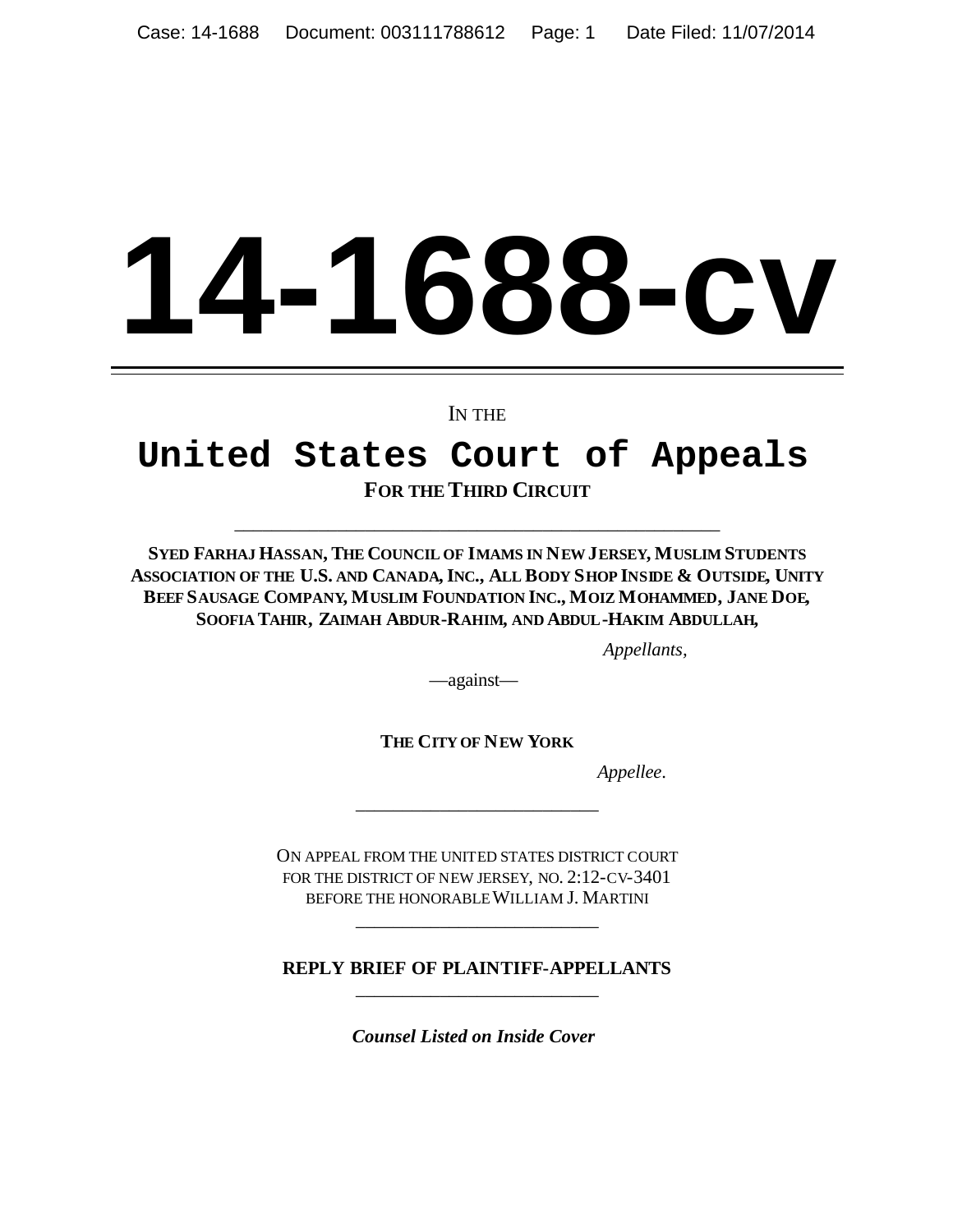LAWRENCE S. LUSTBERG Case: 14-1688 Document: 003111788612 Page: 2 Date Filed: 11/07/2014JOSEPH A. PACE GIBBONS P.C. One Gateway Center Newark, NY 07102

BAHER AZMY GHITA SCHWARZ OMAR FARAH CENTER FOR CONSTITUTIONAL RIGHTS 666 Broadway, 7th Floor New York, NY 10012

GLENN KATON FARHANA KHERA ADIL HAQ MUSLIM ADVOCATES P.O. Box 71080 Oakland, CA 94612

*Counsel for Plaintiff-Appellants*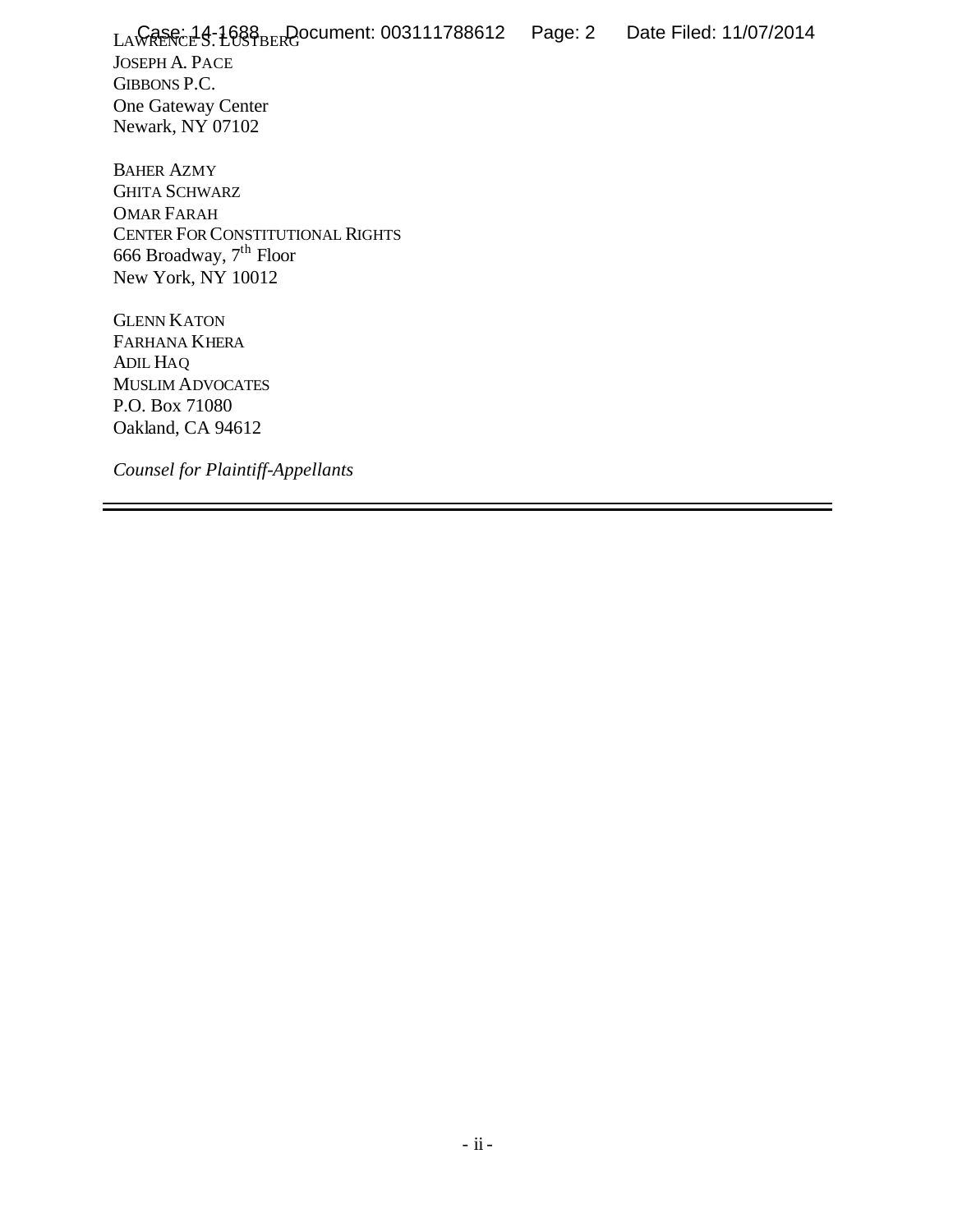# **TABLE OF CONTENTS**

# **Page**

| I. | PLAINTIFFS HAVE PLED FACTS SUFFICIENT TO CONFER STANDING 2                                                                                                            |                                                                                                                                                   |                                                                                                                                                                                                             |  |  |  |
|----|-----------------------------------------------------------------------------------------------------------------------------------------------------------------------|---------------------------------------------------------------------------------------------------------------------------------------------------|-------------------------------------------------------------------------------------------------------------------------------------------------------------------------------------------------------------|--|--|--|
|    | A.                                                                                                                                                                    | Laird's "Subjective Chill" Holding Has No Application to Plaintiffs'                                                                              |                                                                                                                                                                                                             |  |  |  |
|    | <b>B.</b>                                                                                                                                                             | Plaintiffs' Allegations of Direct, Objective Injuries Stemming from the<br>Discriminatory Surveillance Program Are Sufficient to Confer Standing4 |                                                                                                                                                                                                             |  |  |  |
|    |                                                                                                                                                                       | 1.                                                                                                                                                | The City's Discriminatory Classification of Plaintiffs, Which<br>Produces Stigmatic Harm, is Sufficient to Confer Standing 4                                                                                |  |  |  |
|    |                                                                                                                                                                       | 2.                                                                                                                                                | The City's Interference with Plaintiffs' Religious Practices Confers                                                                                                                                        |  |  |  |
|    |                                                                                                                                                                       | 3.                                                                                                                                                | Plaintiffs' Injuries Resulting From Being Included in Law                                                                                                                                                   |  |  |  |
|    |                                                                                                                                                                       | $\overline{4}$ .                                                                                                                                  | Plaintiffs' Economic Harms Are Cognizable And Need Not be                                                                                                                                                   |  |  |  |
| Π. |                                                                                                                                                                       | PLAINTIFFS' INJURIES ARE FAIRLY TRACEABLE TO THE NYPD'S                                                                                           |                                                                                                                                                                                                             |  |  |  |
| Ш. | THE CITY'S PURPORTED JUSTIFICATION FOR ITS FACIALLY<br>DISCRIMINATORY SURVEILLANCE PROGRAM CANNOT JUSTIFY<br>DISMISSAL OF PLAINTIFFS' MONELL CLAIMS AT THE MOTION-TO- |                                                                                                                                                   |                                                                                                                                                                                                             |  |  |  |
|    | A.                                                                                                                                                                    | Plaintiffs' Allegations Support an Inference of a Facially Discriminatory                                                                         |                                                                                                                                                                                                             |  |  |  |
|    |                                                                                                                                                                       | 1.                                                                                                                                                | Surveillance Based on Impermissible Criteria is Unlawful14                                                                                                                                                  |  |  |  |
|    |                                                                                                                                                                       | 2.                                                                                                                                                | Because the City's Policy Selects Muslims for Surveillance on the<br>Basis of their Religious Identity, Plaintiffs State a Claim under the<br>Equal Protection Clause and the Religion Clauses of the First |  |  |  |
|    |                                                                                                                                                                       | 3.                                                                                                                                                | Plaintiffs' Allegations Plausibly Support an Inference of an<br>Express City Policy or Custom to Discriminate Against Muslims17                                                                             |  |  |  |
|    | <b>B.</b>                                                                                                                                                             |                                                                                                                                                   | The City Ignores the Fundamental Differences Between Iqbal and This                                                                                                                                         |  |  |  |
|    | C.                                                                                                                                                                    | The Court Erred By Accepting the City's Untested Explanation for Its                                                                              |                                                                                                                                                                                                             |  |  |  |
|    |                                                                                                                                                                       |                                                                                                                                                   |                                                                                                                                                                                                             |  |  |  |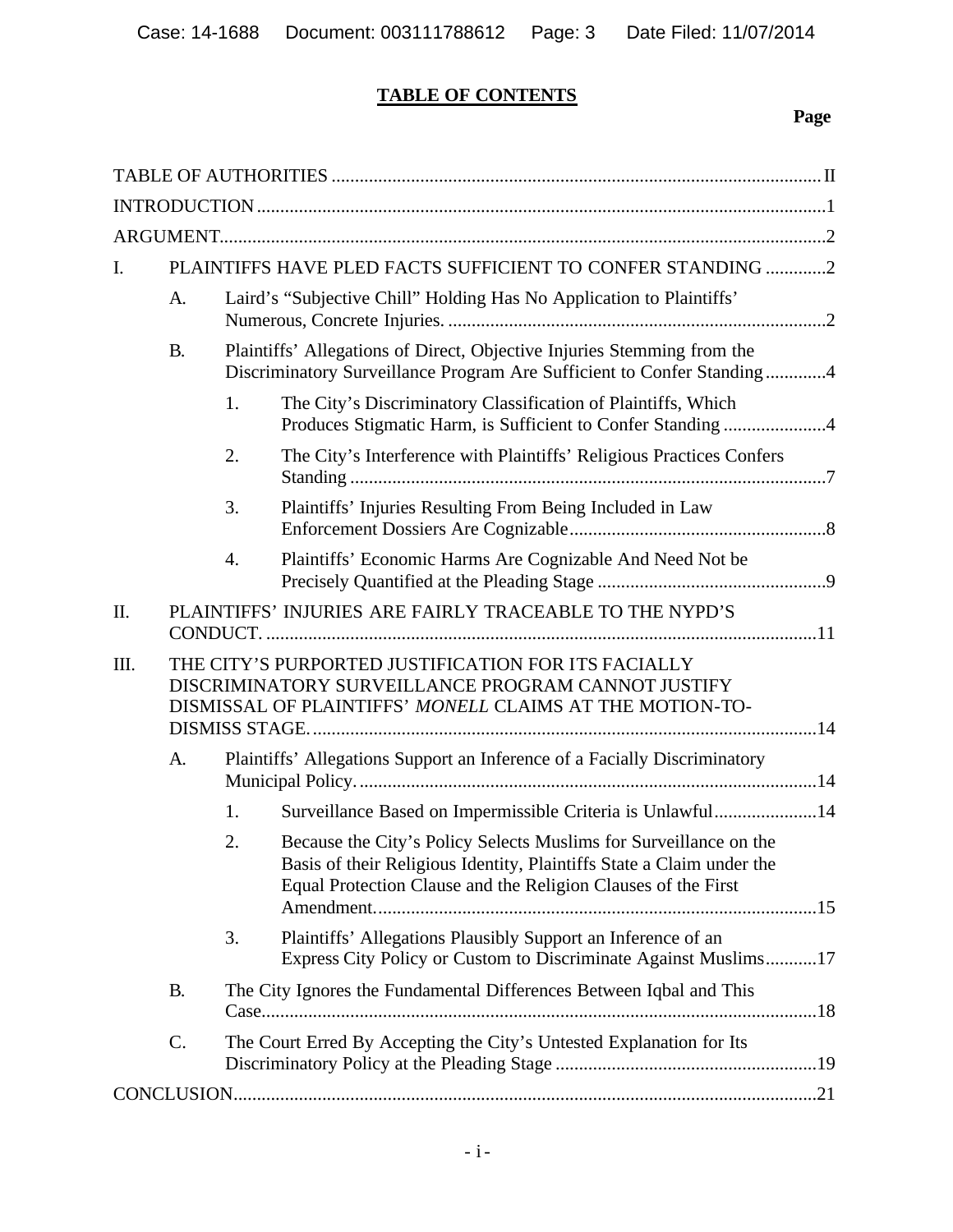# **TABLE OF AUTHORITIES**

# **Page(s)**

# **CASES**

| 16630 Southfield Ltd. P'ship v. Flagstar Bank, F.S.B.,                         |  |
|--------------------------------------------------------------------------------|--|
| Allen v. Wright,                                                               |  |
| Anderson v. Davila,                                                            |  |
| Antonelli v. New Jersey,                                                       |  |
| Awad v. Ziriax,                                                                |  |
| Baugh Constr. Co. v. Mission Ins. Co.,                                         |  |
| Beck v. City of Pittsburgh,                                                    |  |
| Bennett v. Spear,                                                              |  |
| Bradley v. United States,                                                      |  |
| Catholic League for Religious & Civil Rights v. City & Cnty. of San Francisco, |  |
| Clark v. Library of Congress,                                                  |  |
| Cnty. Concrete Corp. v. Town of Roxbury,                                       |  |
| Constitution Party v. Aichele,                                                 |  |
| Danvers Motor Co., Inc. v. Ford Motor Co.                                      |  |
| Doe v. Lower Merion Sch. Dist.,                                                |  |
| Doe v. Sizewise Rentals, LLC,                                                  |  |
| Edmonson v. Leesville Concrete, Co.,                                           |  |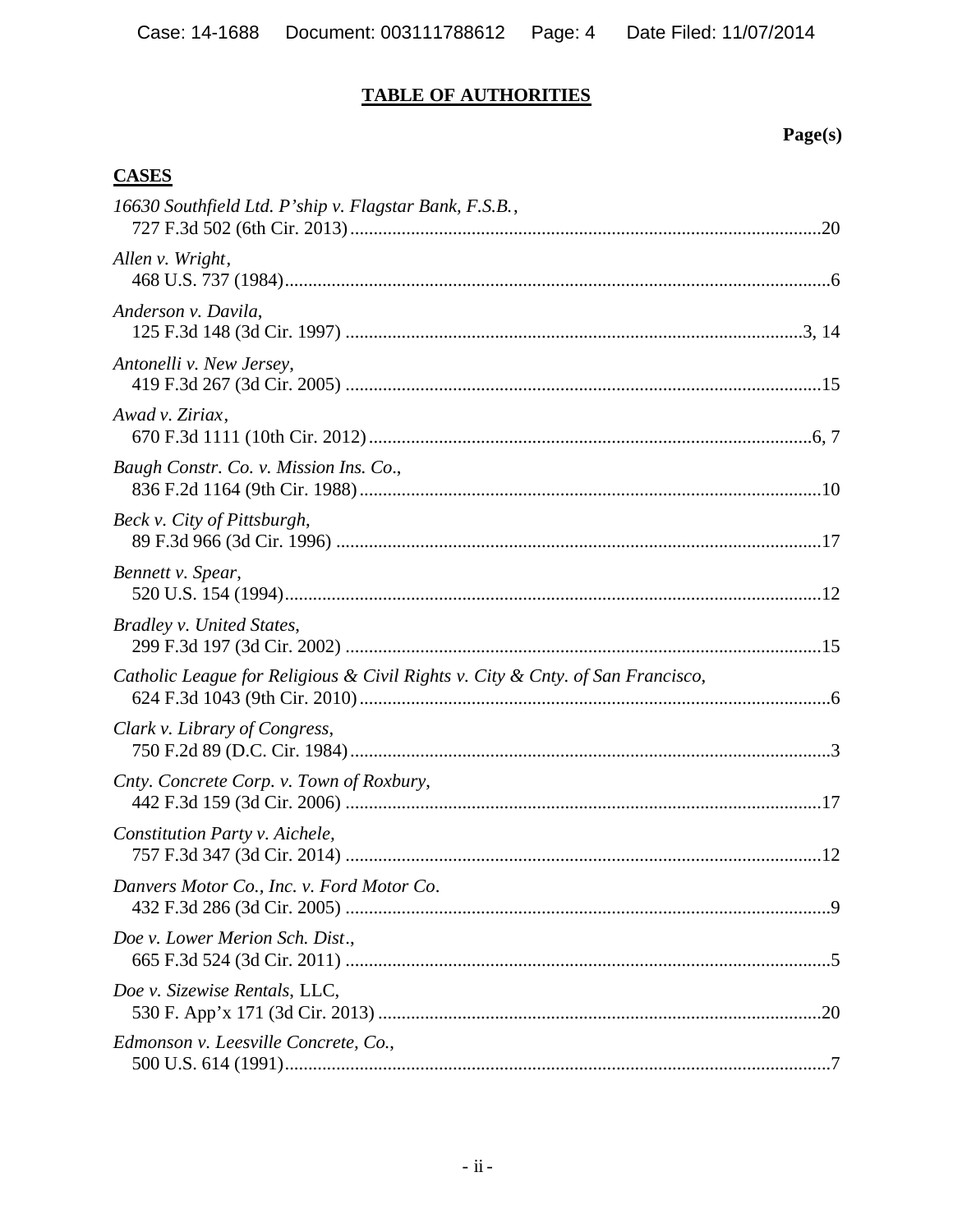| Fisher v. Univ. of Tex.,                                                                                        |
|-----------------------------------------------------------------------------------------------------------------|
| Floyd v. City of N.Y.,                                                                                          |
| Foremaster v. City of St. George,                                                                               |
| Fowler v. UMPC Shadyside,                                                                                       |
| Gattis v. Snyder,                                                                                               |
| George v. Rehiel,                                                                                               |
| Goldie's Bookstore, Inc. v. Superior Court of State of Cal.,                                                    |
| Grassroots Recycling Network v. E.P.A.,                                                                         |
| Grutter v. Bollinger,                                                                                           |
| Hall v. Pa. State Police,                                                                                       |
| Hartz Mt. Indus., Inc. v. Polo,<br>No. 05 Civ. 2530(JAP), 2005 U.S. Dist. LEXIS 25411 (D.N.J. Oct. 26, 2005) 13 |
| Heckler v. Mathews,                                                                                             |
| Jakelskyv. Friehling,                                                                                           |
| Johnson v. California,                                                                                          |
| Kirby v. U.S. Gov't, Dep't of Hous. & Urban Dev.,                                                               |
| Korematsu v. United States,                                                                                     |
| Laird v. Tatum,                                                                                                 |
| Lujan v. Defenders of Wildlife,                                                                                 |
| Lundy v. Hochberg,                                                                                              |
| Marin v. Landgraf,                                                                                              |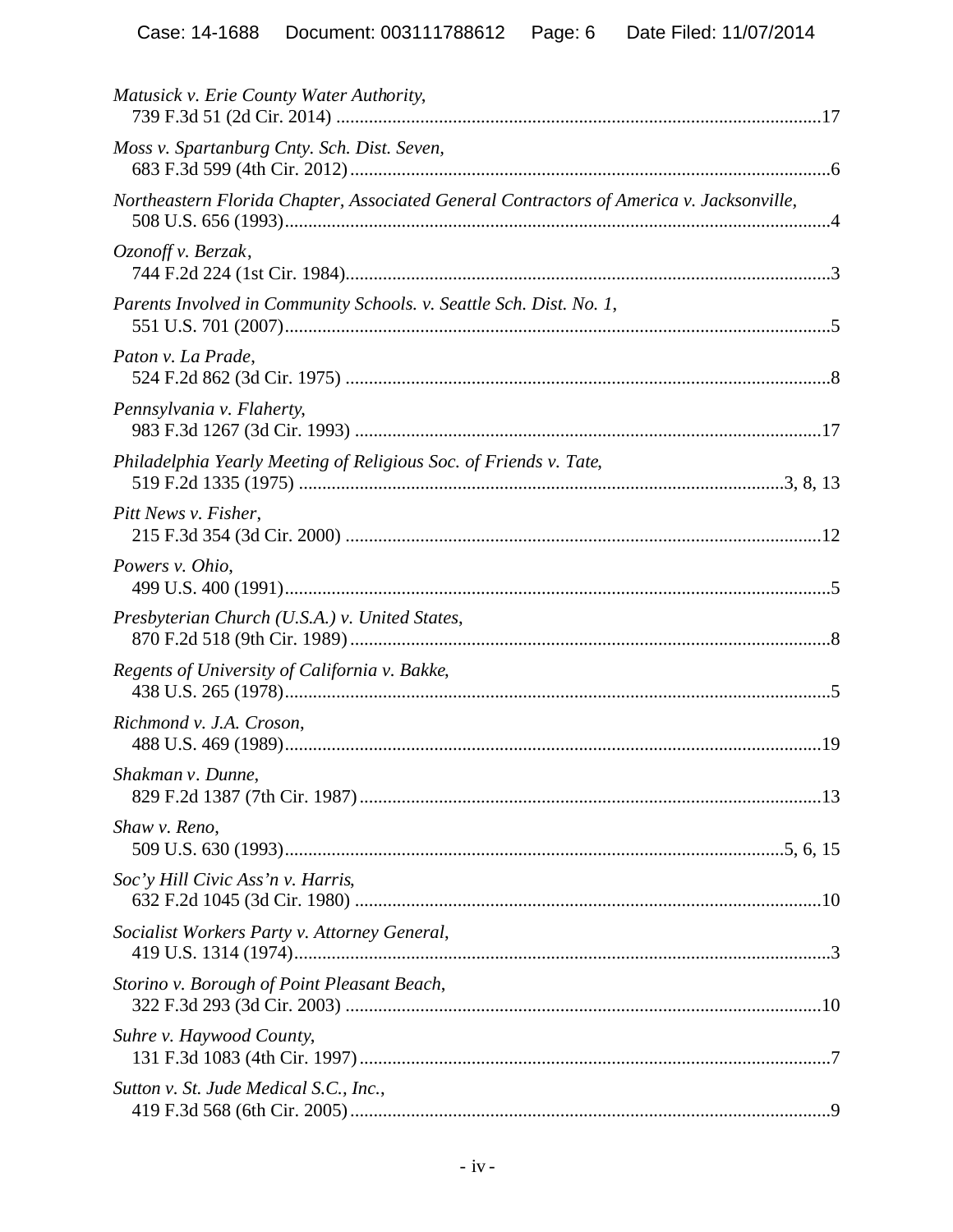| United Steelworkers of Am. v. Univ. of Ala.,                                           |  |
|----------------------------------------------------------------------------------------|--|
| Valley Forge Christian College v. Americans United for Separation of Church and State, |  |
| Vill. of Arlington Heights v. Metro. Hous. Dev. Corp.,                                 |  |
| <b>OTHER AUTHORITIES</b>                                                               |  |

| Wright & Miller, |  |
|------------------|--|
|                  |  |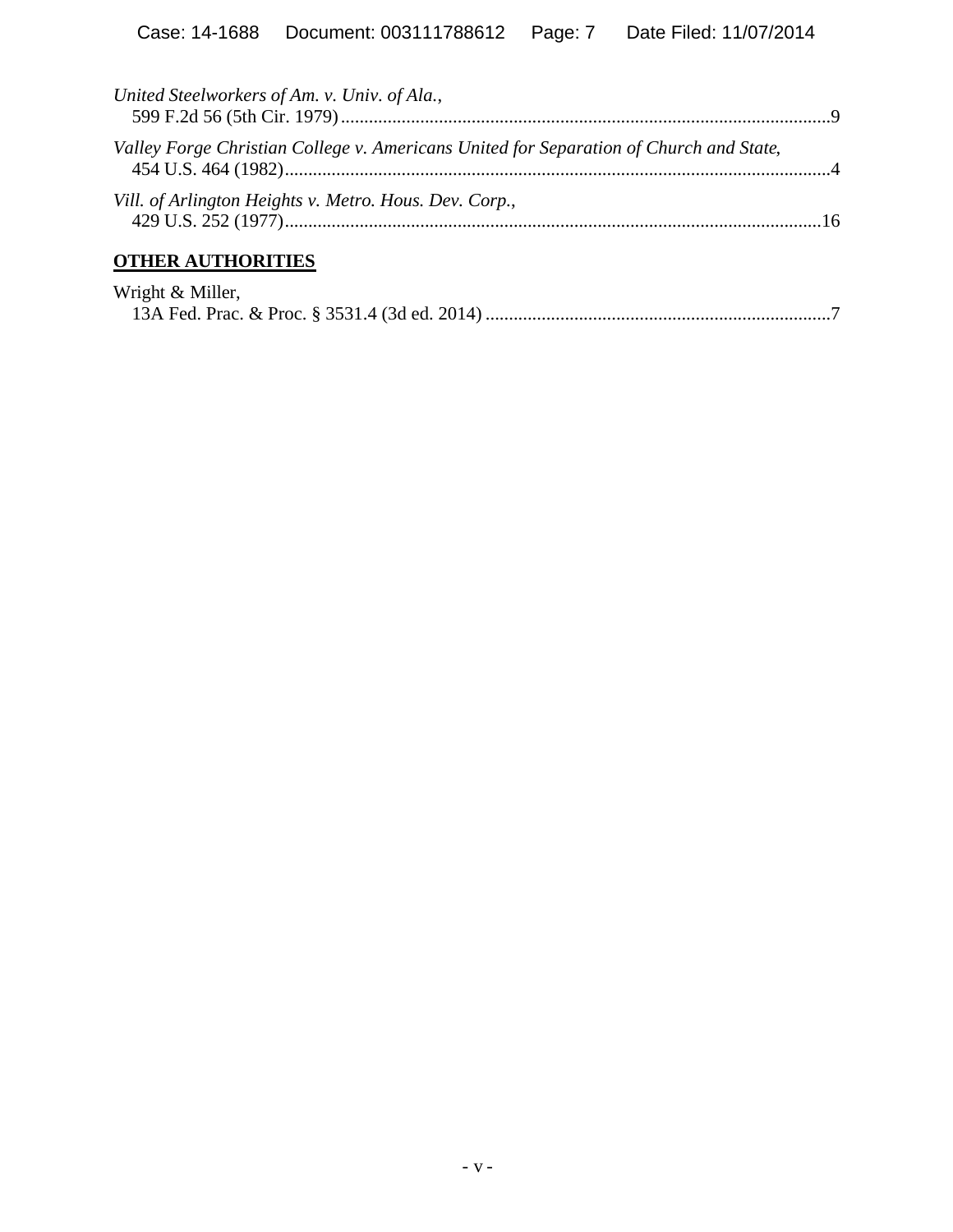#### **INTRODUCTION**

Despite its continued attempts to mount a truly troubling defense of its policy of targeting Muslims alone for suspicionless surveillance, the Defendant City still fails to justify the district court's premature dismissal of Plaintiffs' claims of discrimination. Although the City claims that dismissal is required under *Laird v. Tatum,* 408 U.S. 1 (1972), because Plaintiffs allege nothing more than a "subjective chill," their motion to dismiss should have been denied because: (1) Equal Protection jurisprudence recognizes Article III injury from the mere fact of – and resultant stigma from – a discriminatory classification; (2) the injuries to Plaintiffs' religious practices are plainly more concrete and objectively reasonable than the generalized grievance asserted in *Laird*; and (3) Plaintiffs' allegations of injury from inclusion in government dossiers and from economic damage are cognizable injuries-in-fact. And, because the City does not dispute that its surveillance – rather than the press reports – is the "but for" cause of Plaintiffs' injuries, the causation inquiry of standing must be decided in Plaintiffs' favor.

The City continues to proffer an "alternative explanation" for its facially discriminatory law enforcement program – *i.e.*, a desire to root out Muslim terrorists. But the City's own documents support the inference that they and other Muslims were targeted based on religious criteria, not evidence of criminal behavior. Thus, the court may not credit the City's reasons for the discriminatory policy at the pleading stage, particularly when the justification is *itself* based on ugly stereotypes about Muslim disloyalty or propensity to support violence. The Supreme Court demands that the judiciary subject discriminatory government conduct to strict scrutiny in order to "smoke out" illegitimate uses of race or religion. The district court's decision to dismiss Plaintiffs' claims ignores this mandate and its decision should therefore be reversed.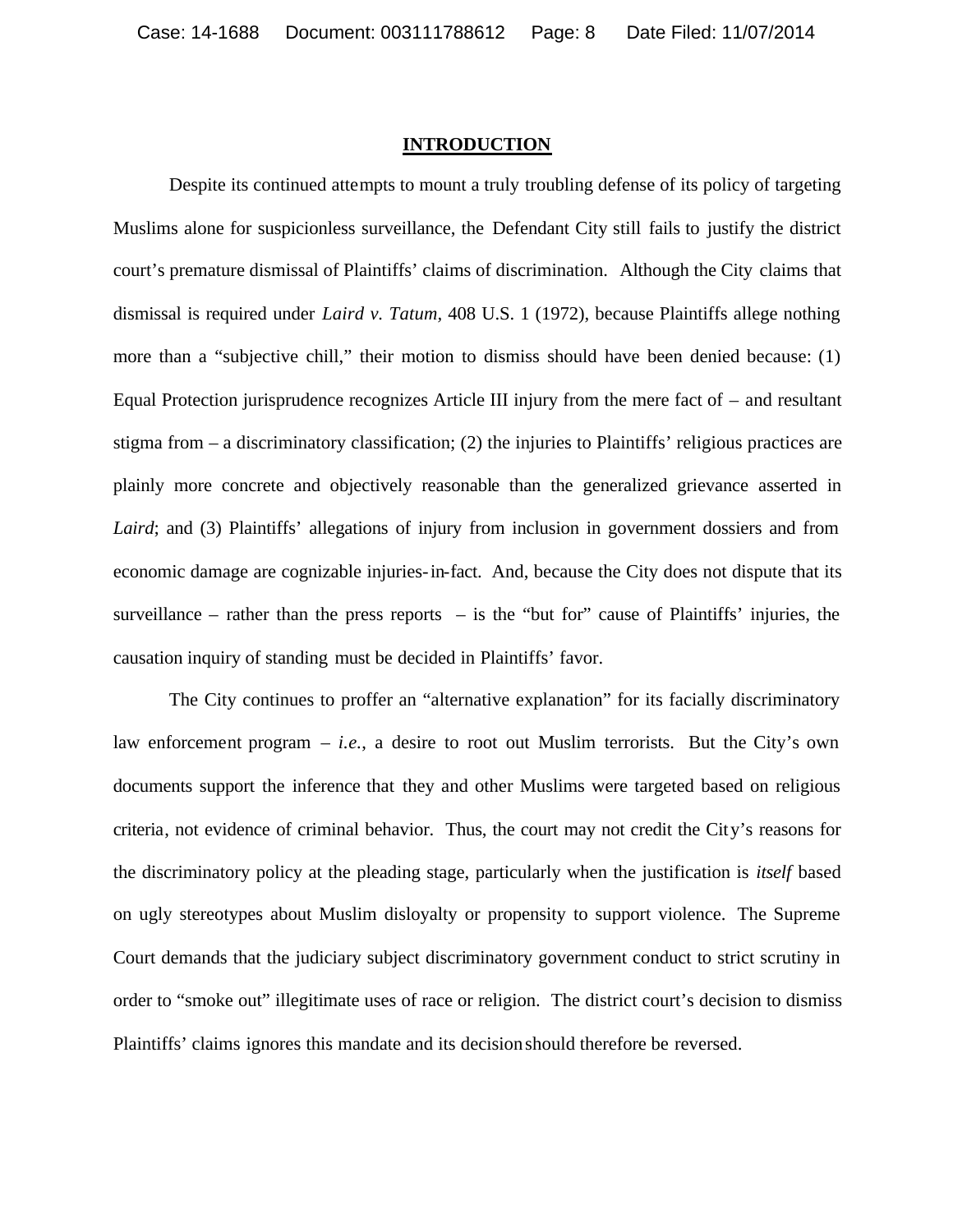#### **ARGUMENT**

#### **I. PLAINTIFFS HAVE PLED FACTS SUFFICIENT TO CONFER STANDING.**

Plaintiffs have pled ample facts plausibly supporting at least four distinct injuries that are sufficient to confer standing, including: (1) being subject to a government classification on the basis of a protected characteristic (religion) and the stigma that flows from that differential and demeaning treatment, Pls. Br. 13-16; (2) interference with Plaintiffs' religious practices, Pls. Br. 16-18; (3) concrete harms to certain Plaintiffs' careers and reputations stemming from inclusion in government surveillance dossiers, Pls. Br. 19-20; and (4) economic harms flowing from decreased mosque attendance, loss of business customers, and diminution of home value. Pls. Br. 18-19. The City's effort to recast these well-recognized injuries as "speculative" in an attempt to shoehorn them into *Laird v. Tatum*'s "subjective chill" framework is unavailing.

#### **A.** *Laird***'s "Subjective Chill" Holding Has No Application to Plaintiffs' Numerous, Concrete Injuries.**

Laird is inapposite to this case. Contrary to the City's argument, which gives great weight to the Court's *dissenting* opinions, the majority's opinion did not uphold the constitutionality of suspicionless law enforcement practices of the kind at issue in this case. The Court did not even address allegations of actual unlawful surveillance, and its holding did not turn on whether the plaintiffs were actually surveilled. 408 U.S. at 16 (observing that plaintiffs presented "no evidence of illegal or unlawful surveillance activities"). Instead, the Court's holding hinges on the narrow proposition that "the mere existence, *without more* of a governmental investigative and data-gathering activity that is alleged to be broader in scope than is reasonably necessary for the accomplishment of a valid governmental purpose" does not confer standing. *Id*. at 10. Here, by contrast, Plaintiffs plausibly allege that they were actual subjects of unlawful, discriminatory surveillance.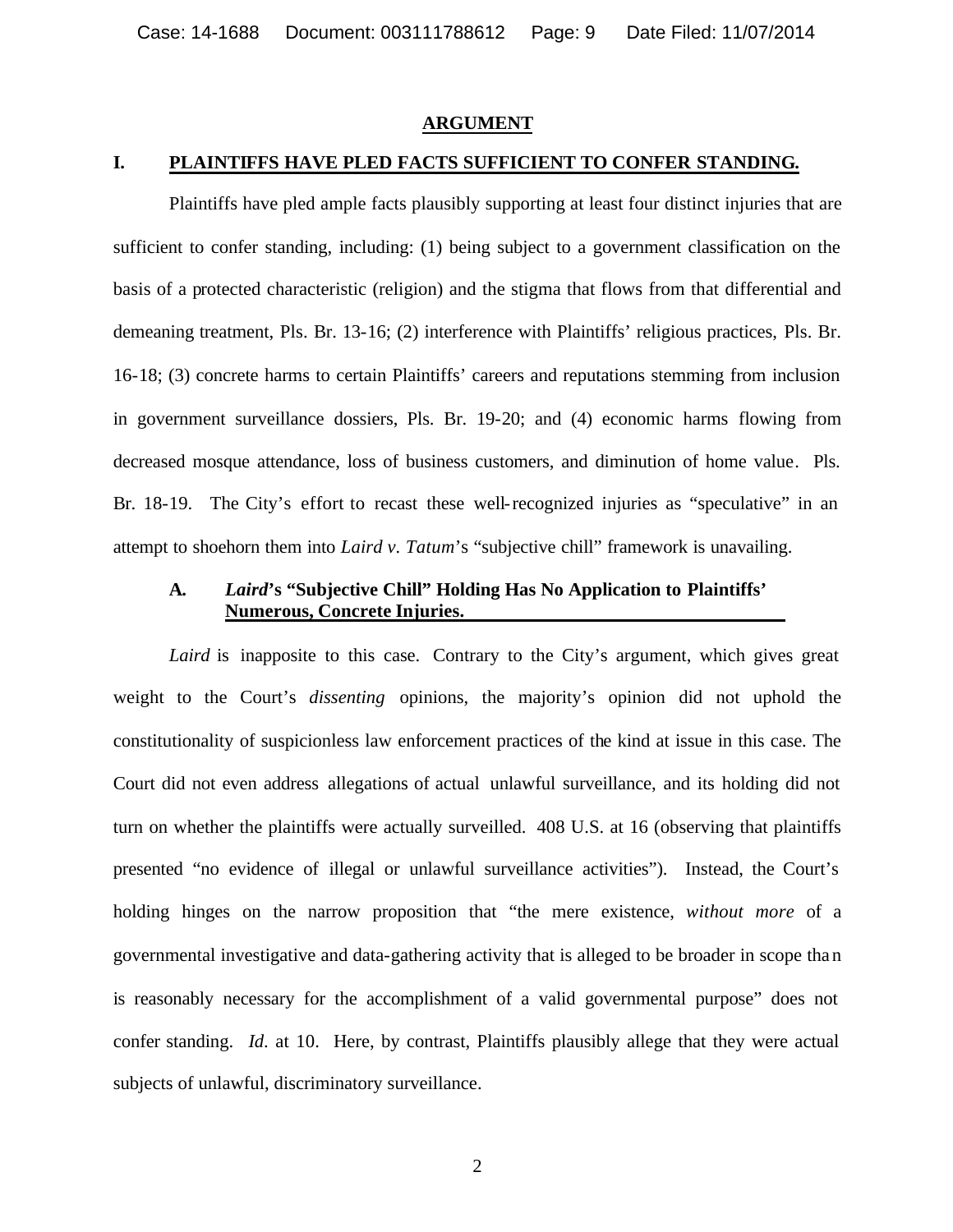Moreover, unlike in *Laird*, Plaintiffs' injuries are not a mere "generalized" grievance over government policy without any accompanying "specific present objective harm or a threat of specific future harm." *Id.* at 14. The concrete secondary effects from law enforcement surveillance identified in the complaint are clearly cognizable. *See Socialist Workers Party v. Attorney General*, 419 U.S. 1314, 1319 (1974) (Marshall, J.) (sitting as Circuit Justice) (standing exists where monitoring of political convention "will have the concrete effect of dissuading some delegates from participating actively"); *Ozonoff v. Berzak*, 744 F.2d 224, 229-30 (1st Cir. 1984) (Breyer, J.) (loyalty oath requirement creates more than a "subjective chill" because it "reasonably leads [plaintiff] to believe he must conform his conduct" to ensure he is not deemed "disloyal"); *Clark v. Library of Congress*, 750 F.2d 89, 93 (D.C. Cir. 1984) (distinguishing "an objective chill" of First Amendment activities of individual under surveillance from the "potential subjective chill as in *Laird*").<sup>1</sup> Crucially, the City ignores the fact that, unlike *Laird*, Plaintiffs here have been publicly identified in dossiers as targets of surveillance. This Court has recognized that the adverse consequences flowing from such a revelation confer standing. *Philadelphia Yearly Meeting of Religious Soc. of Friends v. Tate*, 519 F.2d 1335, 1339 (1975) (*Laird* does not preclude standing where "disclosure on nationwide television that certain named persons or organizations are subjects of police intelligence files has a potential for a substantial adverse impact on such persons and organizations even though tangible evidence of the impact may be difficult, if not impossible, to obtain"); *Anderson v. Davila*, 125 F.3d 148 (3d Cir. 1997) (being the target of unlawful police surveillance based on protected First Amendment activity confers standing). Equally, the City ignores that, unlike the *Laird* plaintiffs who claimed a

<sup>1</sup> The City reads *Laird* to hold that "plaintiffs have to plead they were *both* surveilled *and* that the defendant took some further action that was intended to harm plaintiffs such as publicizing the information collected [or] forwarding the collected information to a current or prospective employer." City Br. 18 (emphasis added). But there is no authority supporting this conjunctive legal standard, which the City simply makes up.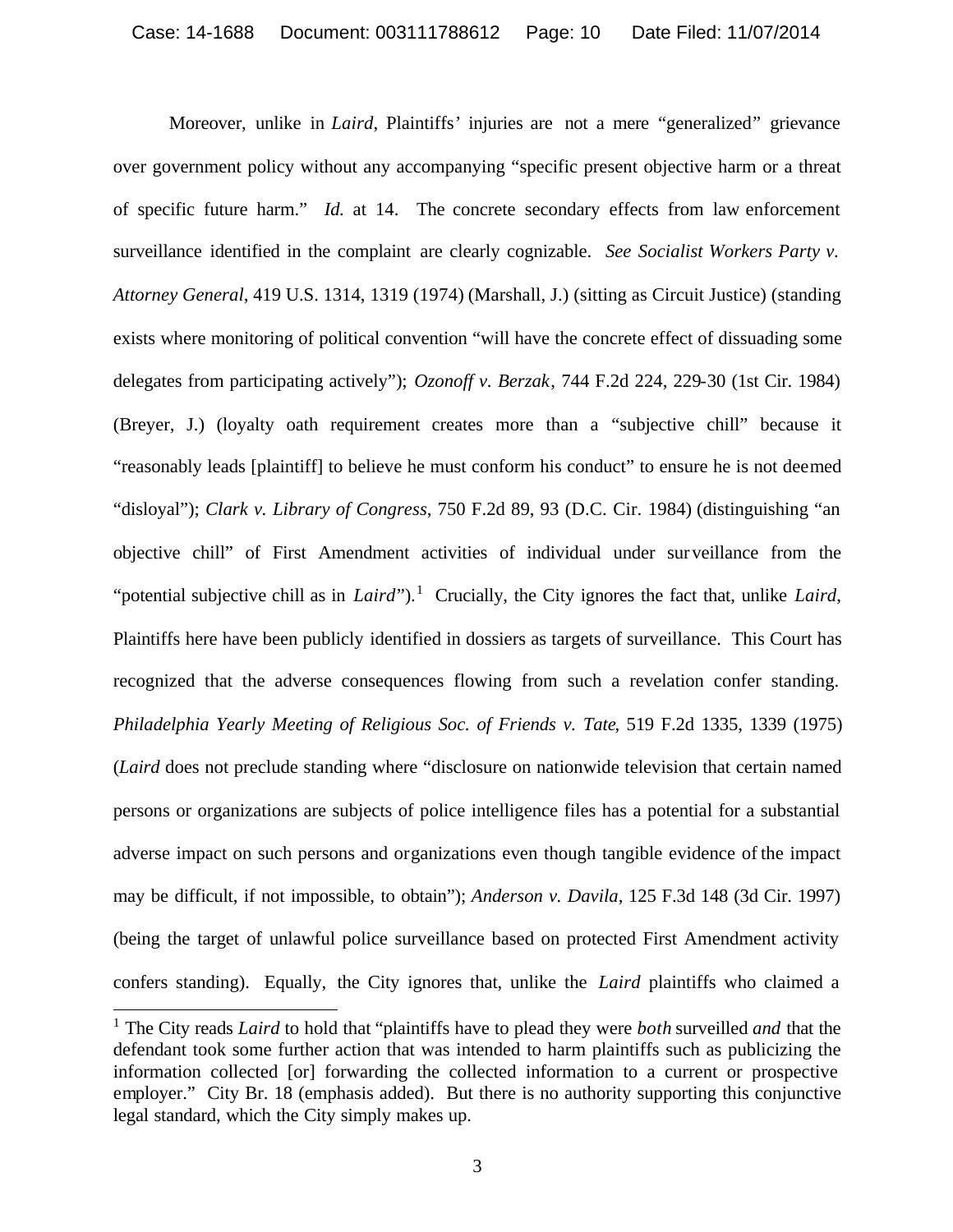hypothetical diminution in First Amendment activities, several plaintiffs here changed worship habits (JA-27-28, ¶13 JA-33, ¶25); experienced actual decreases in mosque attendance (JA-28,  $\P$ [14-15); or altered religious programming (JA-31-32,  $\P$ 23). Accordingly, the City's assertion that the *Laird* plaintiffs were subject to actual surveillance is irrelevant: Plaintiffs have identified a litany of cognizable injuries beyond those which the *Laird* plaintiffs claimed.

#### **B. Plaintiffs' Allegations of Direct, Objective Injuries Stemming from the Discriminatory Surveillance Program Are Sufficient to Confer Standing.**

#### **1. The City's Discriminatory Classification of Plaintiffs, Which Produces Stigmatic Harm, is Sufficient to Confer Standing.**

Singling out Muslims for differential law-enforcement treatment on the basis of their religion is a cognizable injury under both the Equal Protection Clause and the Religion Clauses, particularly because such classifications impose stigmatic harm. Pls. Br. 13-16. The City's attempts to denigrate these injuries fail.

*First*, contrary to the City's assertion, Plaintiffs' injuries cannot be characterized as a mere "generalized grievance." City Br. 32-33. That is, Plaintiffs do not assert a mere ideological objection to the City's policy, as was the case in *Laird* and *Valley Forge Christian College v. Americans United for Separation of Church and State*, 454 U.S. 464 (1982)*.* Instead, Plaintiffs are direct targets of the City's policy and bear the social, economic, and professional burdens of having been identified as such. *See supra* Section I(A).

*Second*, the City ignores the Supreme Court's recent Equal Protection jurisprudence, which recognizes a tangible injury at the moment the government singles out an individual or class for differential treatment. *See Grutter v. Bollinger*, 539 U.S. 306, 327 (2003) ("Whenever the government treats any person unequally because of his or her race, that person has suffered an injury."); *Northeastern Florida Chapter, Associated General Contractors of America v. Jacksonville,* 508 U.S. 656, 666 (1993) ("The injury-in-fact in an equal protection case of this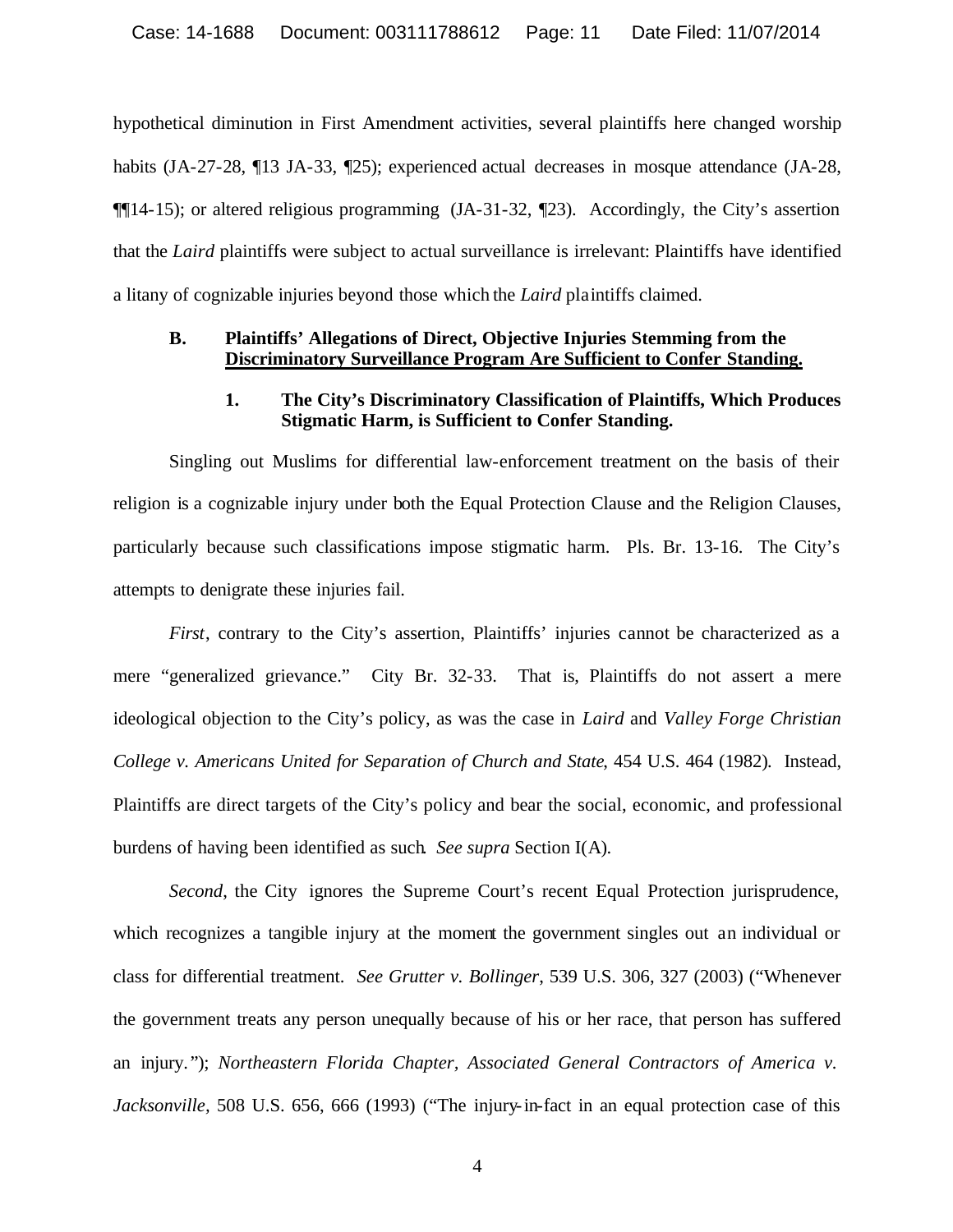variety is the denial of equal treatment."); *Doe v. Lower Merion Sch. Dist*., 665 F.3d 524, 542 (3d Cir. 2011) (same). Contrary to the City's claim, plaintiffs in Equal Protection cases do not need to show the classification caused a quantifiable economic or special representational harm. As the Court stressed in *Northeastern*, the injury is triggered by "the denial of equal treatment resulting from the imposition of the barrier, not the ultimate inability to obtain the benefit." 508 U.S. at 666. The "barrier" imposed in *Northeastern* was the discriminatory criteria in government contracting, while the comparable "barrier" about which Plaintiffs complain is being subject to government law enforcement practices that impose more burdens on Muslims than non-Muslims. *See Parents Involved in Community Schools. v. Seattle Sch. Dist. No. 1*, 551 U.S. 701, 720 (2007) (unconstitutional for the government to "distribute[] burdens or benefits on the basis of individual racial classifications."). Likewise fatal to the City's theory is *Regents of University of California v. Bakke*, where the white plaintiff had standing simply because he was subject to racial criteria in an admissions process, even without having to show any likelihood of admission absent the criteria. 438 U.S. 265, 280-81 n.14 (1978) (Powell, J., concurring); *see also Powers v. Ohio*, 499 U.S. 400, 411 (1991) (white defendant suffers a cognizable injury from the discriminatory use of preemptory challenges "because racial discrimination in the selection of jurors casts doubt on the integrity of the judicial process" regardless of trial outcome ).

Similarly, cases like *Hays* and *Shaw* in no way limit Equal Protection standing to a showing of "special representational harms." City Br. 34 n.10. To the contrary, they reinforce the principle that discriminatory treatment is an injury-in-fact, as neither case involved voter dilution or other tangible harm separate from the racial classification. *See Shaw*, 509 U.S. at 643 ("classifications of citizens solely on the basis of race are by their very nature odious to a free people whose institutions are founded upon the doctrine of equality"); *Hays*, 515 U.S. at 744 (same).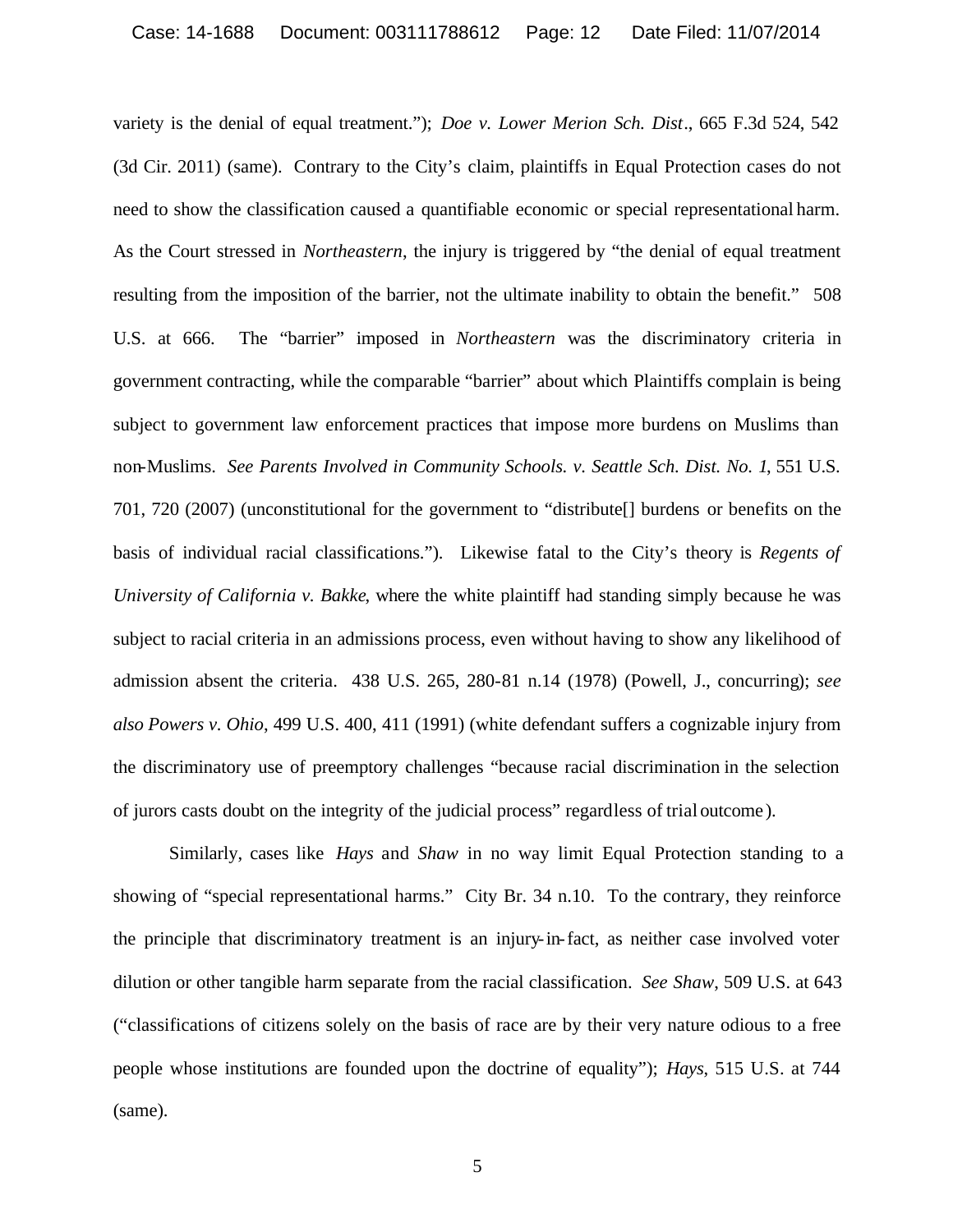Finally, the stigmatic harm flowing from differential treatment on the basis of race or religion is a well-recognized basis for standing. *See Allen v. Wright*, 468 U.S. 737, 757 n.22 (1984) ("stigmatic injury" from racial classification "is judicially cognizable to the extent that respondents are personally subject to discriminatory treatment"); *accord Shaw*, 509 U.S. at 643; *Heckler v. Mathews*, 465 U.S. 728, 739-40 (1984). To be sure, in *Allen*, the Court demanded some nexus to the differential treatment beyond mere membership in the relevant racial group. 468 U.S. at 756. But this is a threshold that Plaintiffs, who are the subjects of the NYPD's surveillance program, easily cross.

Likewise, courts routinely recognize that the stigma flowing from religious classifications confers standing under the Religion Clauses, even absent any other concrete consequences. *See Awad v. Ziriax*, 670 F.3d 1111, 1123 (10th Cir. 2012) (recognizing standing based on harm "stem[ming] from a constitutional directive of exclusion and disfavored treatment of a particular religious legal tradition");<sup>2</sup> *Moss v. Spartanburg Cnty. Sch. Dist. Seven,* 683 F.3d 599, 607 (4th Cir. 2012) ("[f]eelings of marginalization and exclusion are cognizable forms of injury," as is "a message to non-adherents of a particular religion that they are outsiders, not full members of the political community."); *Catholic League for Religious & Civil Rights v. City & Cnty. of San Francisco*, 624 F.3d 1043, 1052-53 (9th Cir. 2010) (injury from non-binding resolution critical of Catholicism cognizable because it "sen[t] a clear message that they are outsiders, not full members of the political community"). The stigma from the City's conflation of Islam and terrorism is self-evident and toxic. (JA-21) ("The police *could not* have monitored New Jersey for Muslim terrorist activities *without monitoring the Muslim community* itself.") (emphasis

<sup>&</sup>lt;sup>2</sup> The City incorrectly suggests that the injury in *Awad* that conferred standing was plaintiff's inability to probate his will. City Br. 36. While that was one of several injuries which the plaintiff identified, the court ultimately found that plaintiff had standing because "the proposed state amendment expressly condemns his religion and exposes him and other Muslims in Oklahoma to disfavored treatment." 670 F.3d at 1123.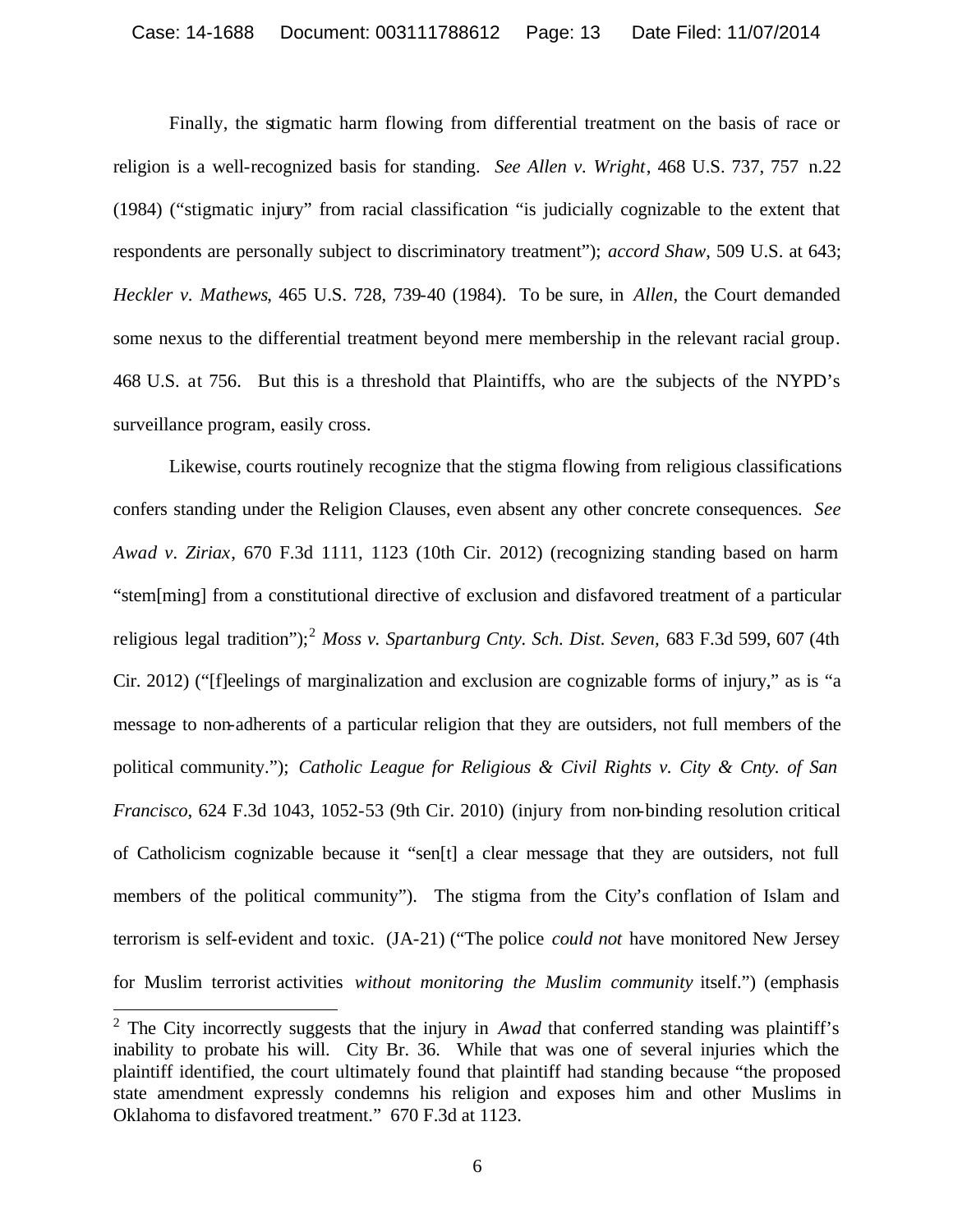added); *see also* Br. Am. Curiae AALDEF *et al.*, 4-5 (describing stigmatic harm from use of Islamic stereotypes). As the Supreme Court has admonished, "[i]f our society is to continue to progress as a multiracial democracy, it must recognize that the automatic invocation of race stereotypes retards that progress and causes continued hurt and injury." *Edmonson v. Leesville*  Concrete, Co., 500 U.S.  $614$ ,  $630-31$   $(1991)$ .<sup>3</sup> The decision below ignores that very teaching.

## **2. The City's Interference with Plaintiffs' Religious Practices Confers Standing.**

Plaintiffs detail distinct Free Exercise Clause injuries – in particular, the fact that the religiously-targeted surveillance program prompted Plaintiffs to take objectively reasonable actions to change worship habits, and alter religious programming, and the fact that the Program caused a reduction in mosque attendance. *See* Pls. Br. 16-17 (JA-27-35). Plaintiffs alleged, for example, that Plaintiffs Hassan and Mohammed changed the frequency and location of their religious attendance and prayer (JA-27-28, ¶13 JA-33, ¶25); that Plaintiff CINJ members experienced declines in congregational attendance (JA-28, ¶¶14-15); and that Plaintiff MFI decided against inviting certain religious authorities to speak (JA-31-32, ¶23), as a result of the City's surveillance. The City hardly addresses these injuries, other than to reflexively affix the "subjective chill" label to them. Yet, as described above, these behavioral changes are not the speculative or ideological kind at issue in *Laird*. Rather, the injuries Plaintiffs allege have been

 $3$  Courts have also recognized the standing of Establishment Clause plaintiffs who have been "exposed" to the government's endorsement or denigration of a religious faith. *See Awad*, 670 F.3d at 1121 n.6 (citing cases); Wright & Miller, 13A Fed. Prac. & Proc. § 3531.4 (3d ed. 2014). In the context of government endorsement of religion through religious displays, courts have required merely that a plaintiff have "direct contact" with the display to have standing to challenge it. *See Suhre v. Haywood County*, 131 F.3d 1083, 1089 (4th Cir. 1997) ("[D]irect contact with a religious display is sufficient ...for purposes of standing."); *Foremaster v. City of St. George*, 882 F.2d 1485, 1490-91 (10th Cir. 1989) (finding standing where plaintiff challenging inclusion of local Mormon temple on city seal alleged "direct, personal contact" with the seal). The Plaintiffs here have certainly been "exposed" to the NYPD's unfavorable treatment of Muslims and can easily be said to have had "direct contact" with it. Pls. Br. 15-16.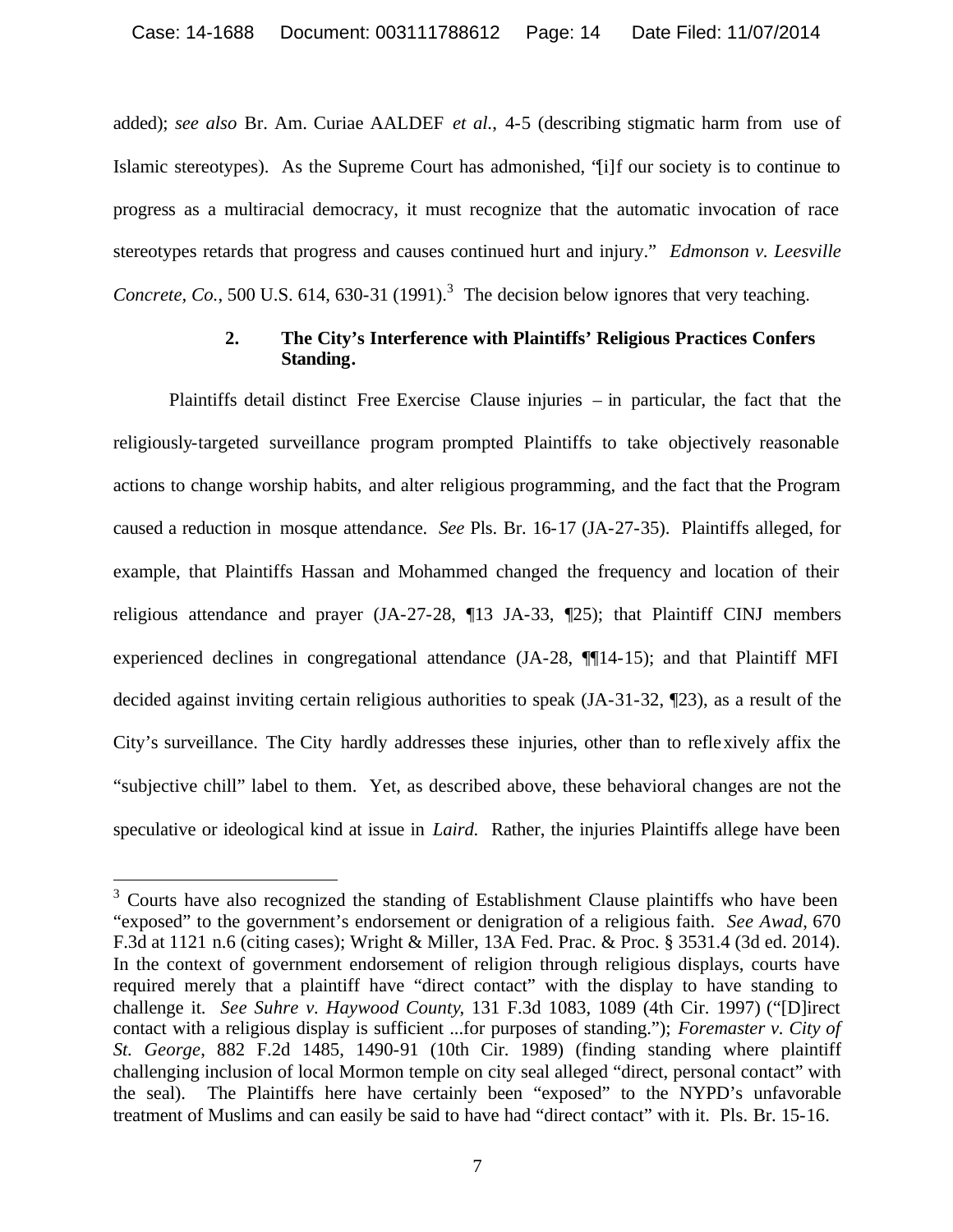repeatedly recognized by cases that do, contrary to the City's assertion, City Br. 18-19, properly distinguish *Laird*. *See e.g.*, *Presbyterian Church (U.S.A.) v. United States*, 870 F.2d 518 (9th Cir. 1989); *Cazares*, 638 F.2d at 1279 (finding that, if the Church's "members were harassed and abused to the extent that they could not freely exercise their religious beliefs, then certainly the members would have standing to sue in their own right."); Pls. Br. 18.

#### **3. Plaintiffs' Injuries Resulting From Being Included in Law Enforcement Dossiers Are Cognizable.**

Plaintiffs assert injuries based upon the reasonable fear that their inclusion in NYPD reports connecting them with illegal activities and "threats" of terrorism may harm their careers and employment prospects. Pls. Br. 19-20. The City's assertion that these injuries are "subjective" and "speculative," is inconsistent with controlling case law. As Plaintiffs have explained, Pls. Br. 21, such injury is recognized by this Court as concrete and specific. Thus, this Court has found standing resulting from a plaintiff's inclusion in a "Subversive Material-Socialist Workers Party" FBI file because "her file possibly could endanger her future educational and employment opportunities." *Paton v. La Prade*, 524 F.2d 862, 868 (3d Cir. 1975). The Court emphasized that a plaintiff "need not point with mathematical certainty to the exact consequences" of being included in law enforcement files for it to be "clear that he has alleged a cognizable legal injury. . . . The maintenance of such records results in injuries and dangers that are plain enough." *Id.* at 868; *accord Philadelphia Yearly*, 519 F.2d at 1339.

# **4. Plaintiffs' Economic Harms Are Cognizable And Need Not be Precisely Quantified at the Pleading Stage.**

Plaintiffs who allege financial harms stemming from reduced mosque attendance and financial contributions,<sup>4</sup> decrease in business customers, and lost home value set forth cognizable

<sup>&</sup>lt;sup>4</sup> The City's claim that CINJ cannot claim associational standing unless its two member mosques participate in the litigation to prove damages is incorrect. City Br. 27. CINJ has made clear that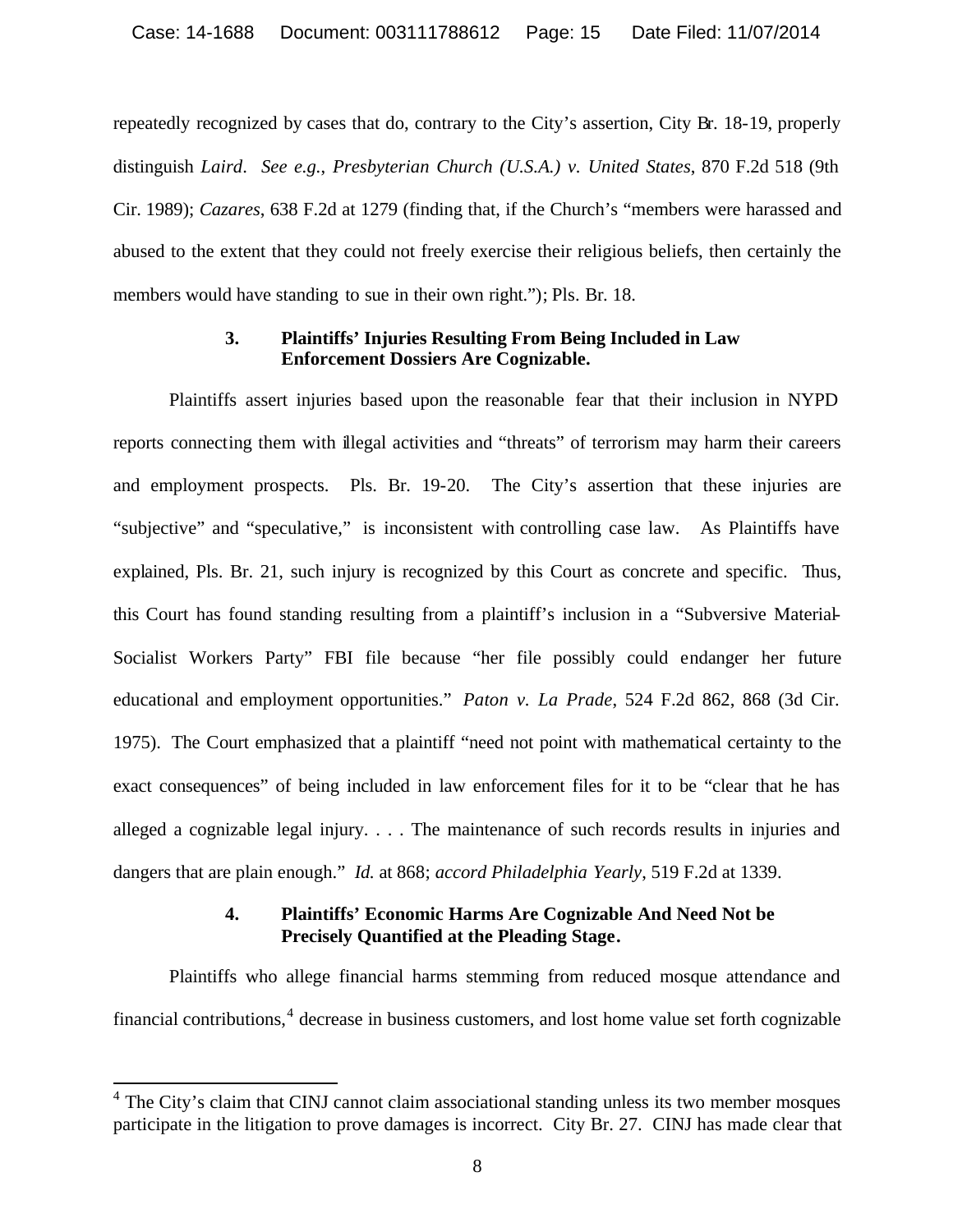economic injuries that confer standing. *See* Pls. Br. 18-21. Nor does the City offer any legitimate support for its argument that Plaintiffs must actually quantify these injuries at the pleading stage. City Br. 26-27.

Plaintiffs All Body Shop and Unity Beef Sausage allege that customers informed them directly that they were uncomfortable patronizing their businesses as a result of their identification in the NYPD's Newark Report. JA-30-31. As explained above, CINJ member mosques likewise described a decline in attendance and resulting financial donations to the mosque as a result of their identification in the Report. These financial harms constitute classic injury-in-fact. *Danvers Motor Co., Inc. v. Ford Motor Co*. 432 F.3d 286, 292 (3d Cir. 2005). There is no requirement that plaintiffs quantify such damages at the pleading stage. *Sutton v. St. Jude Medical S.C., Inc.*, 419 F.3d 568, 575 (6th Cir. 2005) (no need to precisely quantify economic injury at the pleading stage); *Lujan v. Defenders of Wildlife*, 504 U.S. 555, 561 (1992) ("At the pleading stage, general factual allegations of injury resulting from the defendant's conduct may suffice, for on a motion to dismiss we presume that general allegations embrace those specific facts that are necessary to support the claim.").

The two cases the City cites, City Br. 26-27, do not suggest otherwise; indeed, the portions cited by the City do not even discuss constitutional standing based on economic injury. *Goldie's Bookstore, Inc. v. Superior Court of State of Cal.*, 739 F.2d 466, 472 (9th Cir. 1984), held that plaintiff's failure to allege *non-economic* harms failed the "irreparable harm" requirement for a preliminary injunction. In *Marin v. Landgraf*, 2013 U.S. Dist. LEXIS 11900, at \*16 (D.N.J. Jan. 29, 2013), the court found only that, for purposes of proving a state tort claim, plaintiff's allegations of lost future earnings from a testing company's failure to register him for

the mosques are not seeking compensatory damages, Mot. to Dismiss Opp. 24, and the law is clear that CINJ has associational standing to seek prospective and injunctive relief. *United Steelworkers of Am. v. Univ. of Ala.*, 599 F.2d 56, 59 (5th Cir. 1979).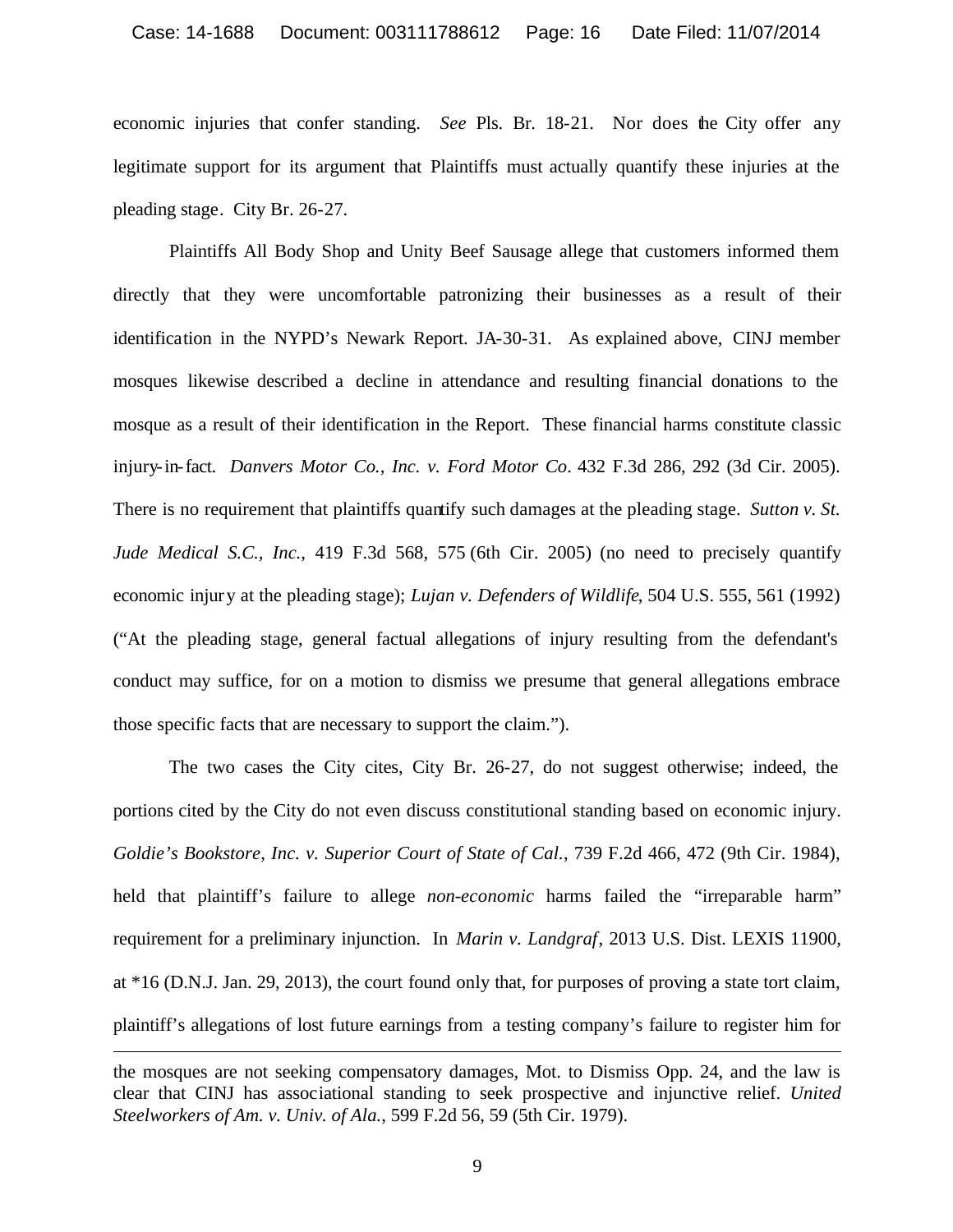an entrance exam were too speculative to assert a claim for lost future earnings; *Marin* is, then, inapposite to Plaintiffs' allegations of actual decreases in attendance and donations.

Similarly, the City's suggestion that Plaintiffs Abdur-Rahim and Abdullah must show that they are "currently selling their home" in order to obtain standing for their economic injuries, City Br. 24-25, has no basis in case law. Indeed, none of those cases involve a plausible assertion of diminished property value. *See, e.g.*, *Storino v. Borough of Point Pleasant Beach*, 322 F.3d 293, 296-97 (3d Cir. 2003) (plaintiffs failed to explain how ordinance caused any economic loss given that their properties were "allowed to continue in their present state as nonconforming uses"); *Grassroots Recycling Network v. E.P.A*., 429 F.3d 1109, 1112 (D.C. Cir. 2005) ("GrassRoots fails to assert, much less to offer evidence, that the fair market value of any member's home is less than it would be but for the [EPA] rule."). In fact, the Third Circuit has held repeatedly that diminution in value constitutes injury without imposing any requirement that such property be sold or put up for sale. *See, e.g.*, *Kirby v. U.S. Gov't, Dep't of Hous. & Urban Dev.*, 675 F.2d 60, 64 (3d Cir. 1982); *Soc'y Hill Civic Ass'n v. Harris*, 632 F.2d 1045, 1054 (3d Cir. 1980); *see also Baugh Constr. Co. v. Mission Ins. Co*., 836 F.2d 1164, 1171 (9th Cir. 1988) ("damage to [the building's] reputation is the same as damage to the building itself").

In short, Plaintiffs have pled a litany of injuries that are distinct from those suffered by the *Laird* plaintiffs, and which courts have repeatedly recognized as sufficient to confer standing.

### **II. PLAINTIFFS' INJURIES ARE FAIRLY TRACEABLE TO THE NYPD'S CONDUCT.**

The district court erred in finding that Plaintiffs lack standing because their injuries are traceable to press reports about the Program and not the Program itself. The City does not contest that, to meet the causation requirement, a pla intiff need only show that a challenged action was a "but for" cause of the injury. Pls. Br. 24-25. And, in fact, there is no dispute that

10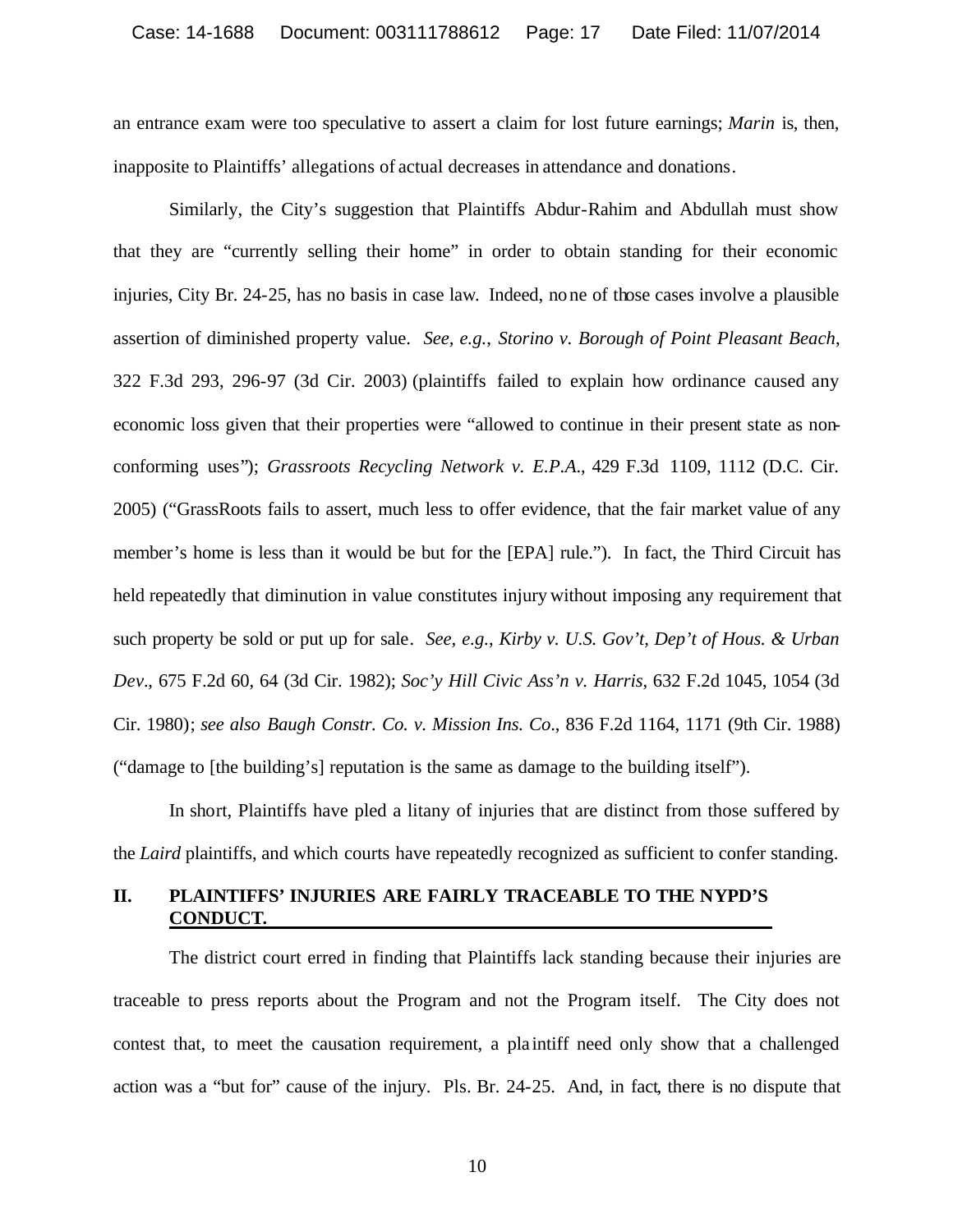the NYPD's unconstitutional surveillance program was a "but for" cause of Plaintiffs' injuries: absent that program, there would have been nothing for the Associated Press to expose.<sup>5</sup> Equally fatal to the City's causation argument is its concession that a favorable ruling would redress Plaintiffs' harms, a fact which proves conclusively that those harms are directly traceable to the NYPD's unlawful activities. Pls. Br. 27-28. Indeed, the City has not identified a single case – and to Plaintiffs' knowledge, none exists – where a court has found that a plaintiff satisfied the redressibility requirement, yet failed to show the requisite causation.

None of the City's other arguments in its opposition are persuasive. It argues that Plaintiffs fail to establish traceability because they cannot show that they suffered any injury prior to the AP's revelations. City Br. 38-39. But this is factually incorrect: as Plaintiffs explained in their opening brief, Pls. Br. 13-14, the City's classification and targeting of Plaintiffs based on their religious membership was an injury unto itself – and, crucially, one that preceded the AP's revelations.

More importantly, the City's contention is legally baseless, for it is well-established that the causation requirement does not demand that the defendant's actions be the last step in a

<sup>&</sup>lt;sup>5</sup> The City disputes that its actions were the proximate cause of Plaintiffs' injuries. City Br. 42. But Plaintiffs raised the proximate cause standard only to highlight the tight causal link between the surveillance program and the AP's reporting. As is explained in the opening brief, a plaintiff need not prevail on this standard to establish standing. Even so, the City's proximate cause analysis is misguided. It contends that "the Associated Press' disclosure of the surveillance program was unrelated to any actions by the defendant." City Br. 42. That statement – in effect, that the press's accurate coverage of City policy had nothing to do with City policy – is nonsensical. The press disclosures were entirely foreseeable. And, as a matter of proximate cause, a tortfeasor is responsible for injuries that are foreseeable, that is "objectively reasonable to expect." *Jakelsky v. Friehling*, 33 F. Supp. 2d 359, 365 (D.N.J. 1999) (internal quotation marks and citation omitted). An event is not foreseeable only where "it appears to the court *highly extraordinary* that [the challenged action] should have brought about the harm." *Id.* (emphasis added). Given the extensive investigative reporting on national security policies after 9/11, the countless high-profile legal challenges to such practices, and the myriad of national security-related leaks, it cannot seriously be argued that press coverage of such an extensive surveillance program, *see* Pls. Br. 26, and the press' disclosure of internal NYPD documents was so "highly extraordinary" as to break the causal chain.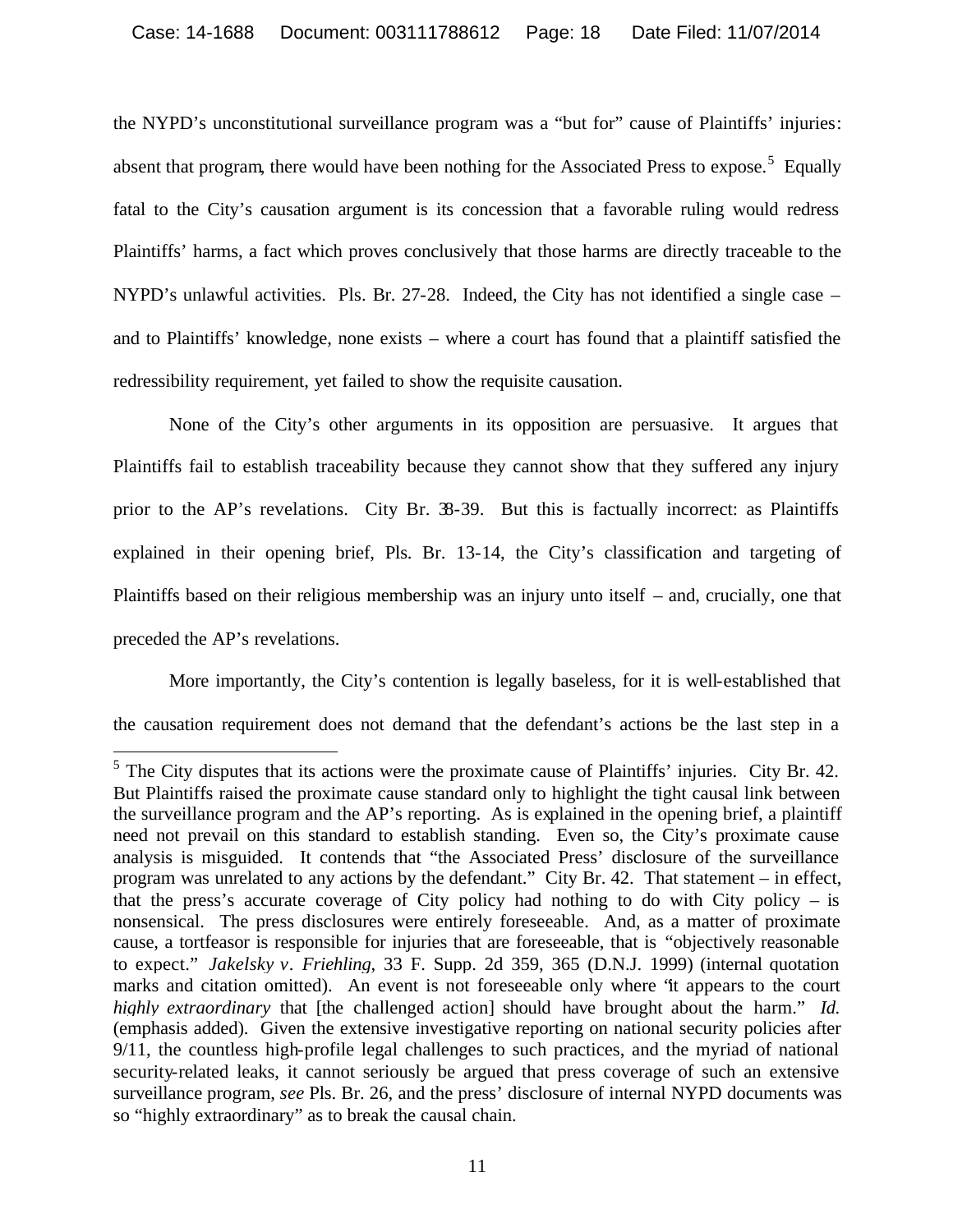#### Case: 14-1688 Document: 003111788612 Page: 19 Date Filed: 11/07/2014

causal chain. *Bennett v. Spear*, 520 U.S. 154, 168-79 (1994). Rather, courts routinely find causation even where the plaintiffs' injury did not manifest until after a third party's actions. Thus, in *Pitt News v. Fisher*, 215 F.3d 354, 360 (3d Cir. 2000), the Court found standing even though the plaintiff newspaper, suing to invalidate certain advertising regulations, did not suffer any injury until after the third-party advertisers stopped buying ads. Likewise, in *Bennett*, the Supreme Court found standing even though the plaintiff suffered no harm until after a third-party agency, responding to the defendant-agency's directives, enacted harmful regulations. 520 U.S. at 169.

The City also argues that the "one exception" to the rule that independent action severs the causal chain is "if the independent action was the result of a coercive or determinative effect." City Br. 41. The one case the City cites in support for this novel proposition (*Pitt News*) does not remotely suggest that this is the *only* way for a plaintiff to establish standing where the last link in the causal chain is third-party action. To the contrary, this Court's recent pronouncements plainly recognize causation absent government compulsion. *See Constitution Party v. Aichele,* 757 F.3d 347, 366 (3d Cir. 2014) (plaintiffs have standing to challenge "government action that permits or authorizes third-party conduct that would otherwise be illegal in the absence of the Government's action" or "where the record present[s] substantial evidence of a causal relationship between the government policy and the third-party conduct, leaving little doubt as to causation and likelihood of redress").

Nor do any of the cases in the City's brief undercut Plaintiffs' causation argument. Rather, these cases are distinguishable because in each, the defendant's actions were not a "but for" cause of the injury, and because the injuries at issue were not redressible through a favorable court order. Thus, in *Lundy v. Hochberg,* 91 F. App'x 739 (3d Cir. 2003), an attorney's allegations that his former law partner's unauthorized practice of law was not a "but for" cause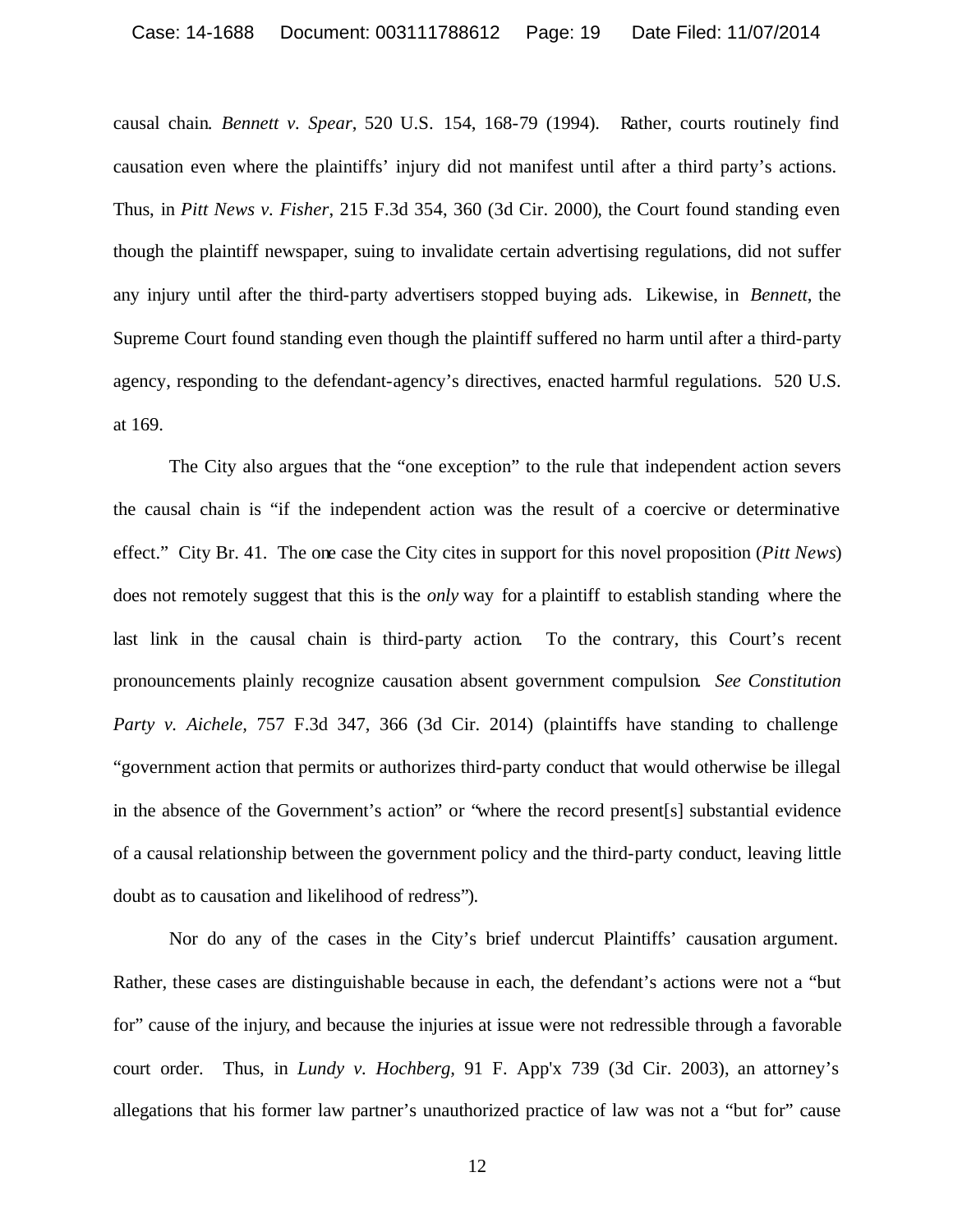of the client loss because those clients left the plaintiff's practice for a variety of unrelated reasons; accordingly, enjoining the defendant's practice would not restore plaintiff's lost clients. *Id.* at 744. Likewise, in *Hartz Mt. Indus., Inc. v. Polo,* No. 05 Civ. 2530(JAP), 2005 U.S. Dist. LEXIS 25411 (D.N.J. Oct. 26, 2005), the plaintiff challenged a plan to fill in certain wetlands, arguing that it would increase traffic congestion. The court, however, found that traffic increases were independently inevitable, that the congestion was not traceable to the plan's approval, and that the harm could not therefore be redressed by a favorable ruling. *Id.* at \*28-33. *Shakman v. Dunne*, 829 F.2d 1387, 1397 (7th Cir. 1987), presented precisely the same two causation defects. *See also id.* at 1394, n.8 (noting the overlap between causation and redressibility). In this case, by contrast, there is no dispute that the Program is a "but for" cause of its disclosure by the press, nor any dispute that an injunction would immediately redress Plaintiffs' injuries.

Nor does *Philadelphia Yearly*, 519 F.2d 1335 (3d Cir. 1975), support the City's position. That decision said nothing about causation; rather, it addressed whether plaintiffs – who alleged that they were subject to surveillance because of their political views – could allege injury-in-fact in light of *Laird*. The Court found that the plaintiffs failed to establish an injury-in-fact stemming from the mere fact of a surveillance program. 519 F. 2d at 1337-38. However, it also found that the police department's disclosure that plaintiffs were the subjects of police dossiers conferred standing because that revelation gave rise to numerous injuries  $-e.g.,$  by "chilling their rights of freedom of speech and associational privacy," "interfer[ing] with the job opportunities, careers or travel rights of the individual plaintiffs," and "dissuad[ing] some individuals from becoming members [of a targeted organization], or . . . persuad[ing] others to resign their membership." *Id.* at 1338. In short, the court found standing based on the *exact same* injuries Plaintiffs allege in this case. *Philadelphia Yearly*, however, says nothing that remotely suggests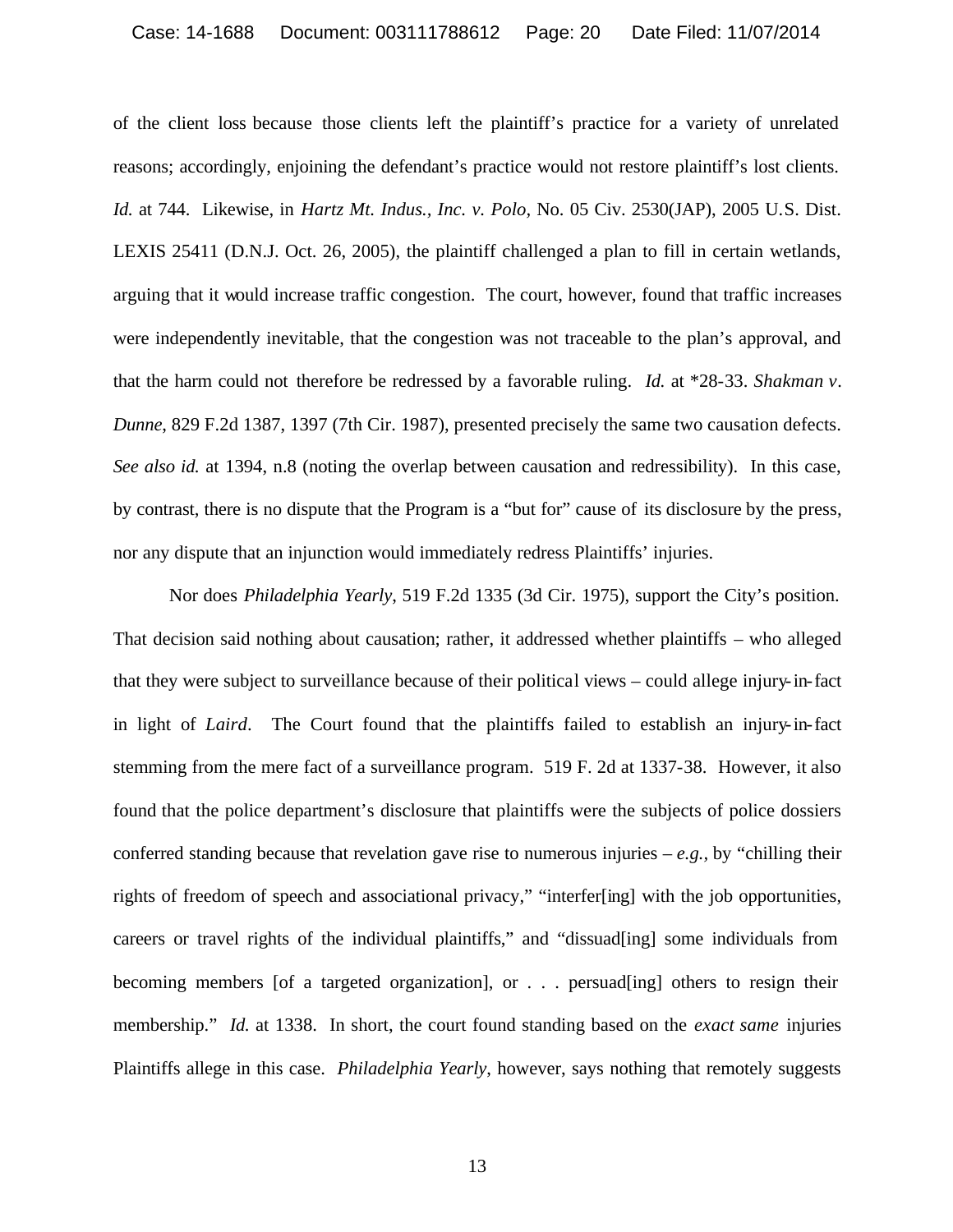that plaintiffs would have lacked standing if the very same disclosures had resulted from foreseeable reporting by the press.

# **III. THE CITY'S PURPORTED JUSTIFICATION FOR ITS FACIALLY DISCRIMINATORY SURVEILLANCE PROGRAM CANNOT JUSTIFY DISMISSAL OF PLAINTIFFS'** *MONELL* **CLAIMS AT THE MOTION-TO-DISMISS STAGE.**

Contrary to the City's assertions, neither *Iqbal* nor the City's self-serving justification of its surveillance program – which singles out Muslims alone for differential and stigmatizing treatment – render Plaintiffs' well-pled allegations implausible or otherwise displace the judiciary's obligation to strictly scrutinize such presumptively unconstitutional government classifications.

# **A. Plaintiffs' Allegations Support an Inference of a Facially Discriminatory Municipal Policy.**

#### **1. Surveillance Based on Impermissible Criteria is Unlawful.**

The City places remarkable weight on the uncontroversial proposition that surveillance is not *per se* unlawful. City Br. 43-45. Of course, surveillance may be lawful where the surveillance criteria are *valid*, *i.e*., based on neutral investigative reasons such as reasonable suspicion of criminal activity. But it is decidedly unlawful to direct government action, including surveillance activities, against a protected class of persons absent proof of a compelling government interest. *Hall v. Pa. State Police*, 570 F.2d 86, 90-91 (3d Cir. 1978) (surveillance based on racial criteria presumptively unconstitutional); *Anderson v. Davila*, 125 F.3d 148, 161 (3d Cir. 1997) ("an otherwise legitimate and constitutional government act can become unconstitutional" when based on First Amendment activity).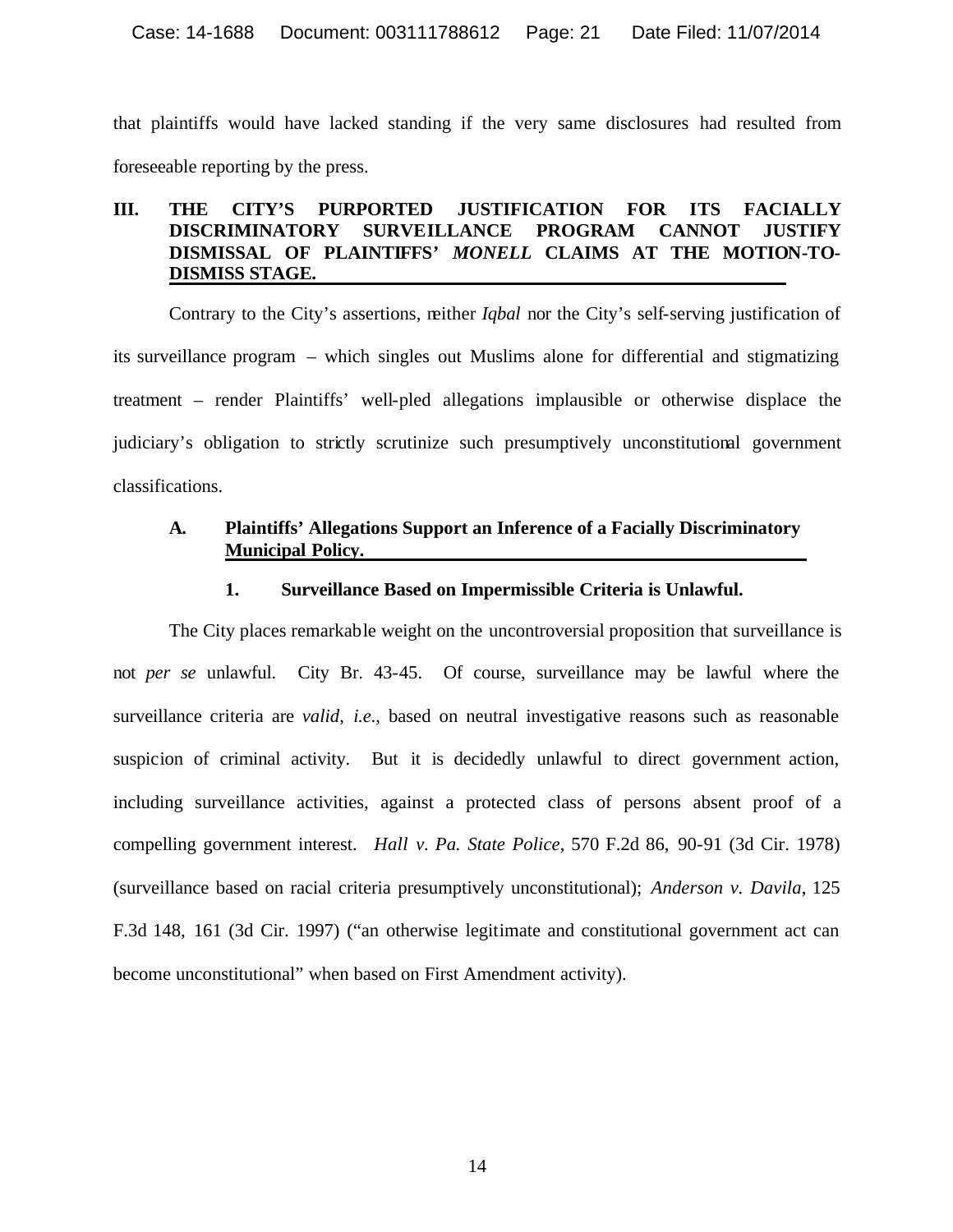**2. Because the City's Policy Selects Muslims for Surveillance on the Basis of their Religious Identity, Plaintiffs State a Claim under the Equal Protection Clause and the Religion Clauses of the First Amendment.** 

Here, there can be no dispute but that: (1) Plaintiffs are members of a constitutionally protected class, Pls. Br. 32; (2) government policies that treat protected class members "differently than members of similarly-situated members of an unprotected class," presumptively violate the Equal Protection Clause, *Bradley v. United States*, 299 F.3d 197, 206 (3d Cir. 2002); *see also* Pls. Br. 34-35 (explaining similar anti-discrimination elements of the religion clauses of the First Amendment); and (3) the differential treatment – whether motivated by invidious or benign purposes, or based on law enforcement interests – is unconstitutional unless the government can demonstrate a narrowly-tailored, compelling government interest. *Johnson v. California*, 543 U.S. 499, 509 (2005). The City's arguments reflect a misunderstanding of these fundamental principles.

*First*, the City confuses the Supreme Court's treatment of the "discriminatory purpose" requirement in Equal Protection jurisprudence. City Br. 57-59. Contrary to the City's suggestion, challenges to policies that discriminate on their face  $-$  *i.e.*, that expressly single out a class of persons for differential treatment – state an Equal Protection claim without showing discriminatory intent. *See* Pls. Br. 31-32; *Fisher v. Univ. of Tex.*, 133 S. Ct. 2411, 2419 (2013) ("Any official action that treats a person differently on account of his race or ethnic origin is inherently suspect.") (internal cites omitted); *Shaw v. Reno*, 509 U.S. 630, 642 (1993); *Miller v. Johnson*, 515 U.S. 900, 904-905 (1995). Or, as this Court has sometimes framed it, express discriminatory classifications create a presumption, as a matter of law, of discriminatory intent. *Antonelli v. New Jersey*, 419 F.3d 267, 274 (3d Cir. 2005).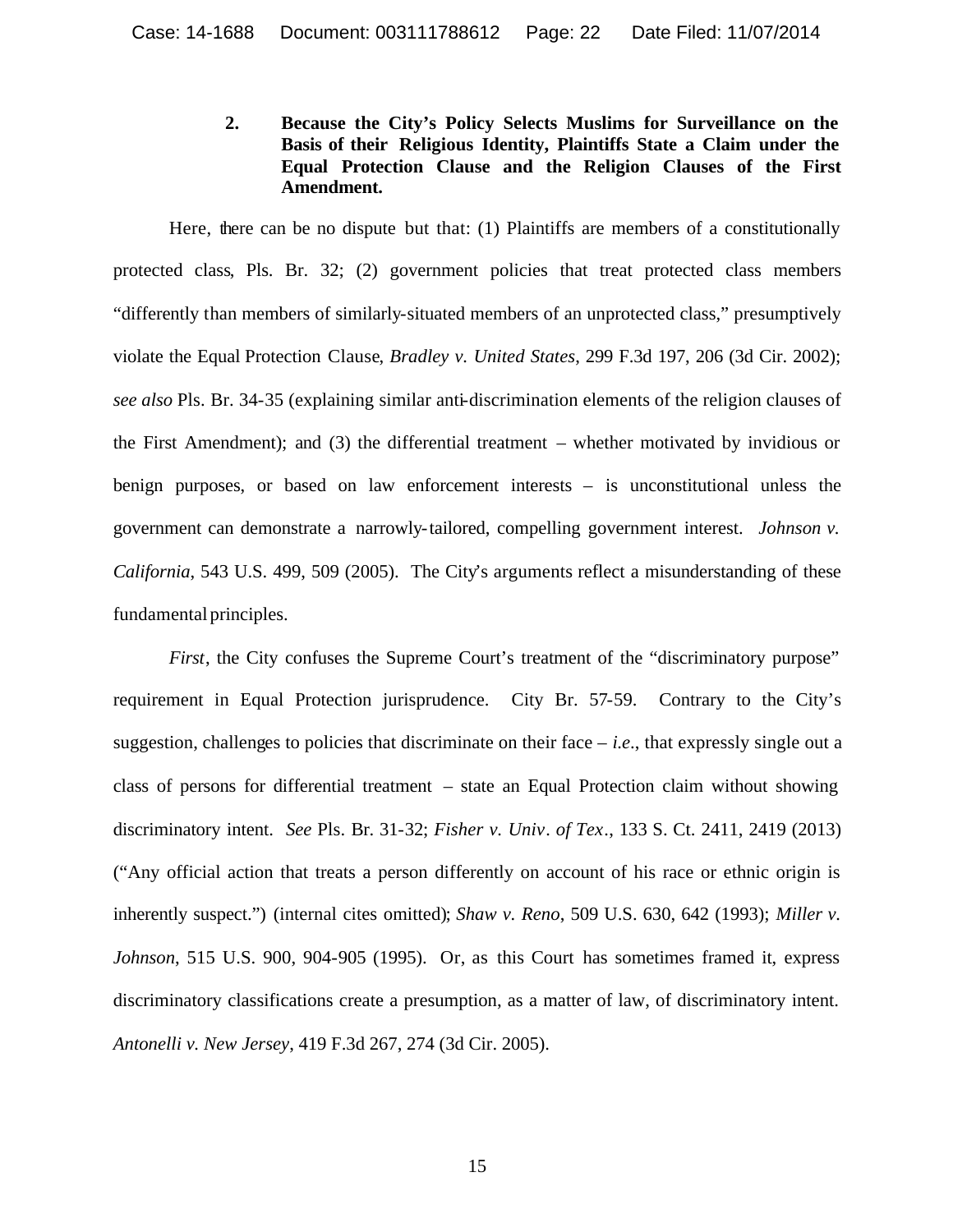Accordingly, the City's defense that the motive of the surveillance program was not solely to "injure" the "Muslim community," City Br. 45, is beside the point. Even *benign* racial classifications state an Equal Protection claim and are inherently suspect – without regard to motive or malice. *Grutter v. Bollinger*, 539 U.S. 306, 326 (2003); *Johnson*, 543 U.S. at 505-06; *see also* Pls. Br. 36 (claims under Religion Clauses of the First Amendment do not require showing of animus).

*Second*, Plaintiffs need not plead or prove that the discriminatory classification was based "solely" on religion. *See Vill. of Arlington Heights v. Metro. Hous. Dev. Corp.*, 429 U.S. 252, 265 (1977) (the law does "not require a plaintiff to prove that the challenged action rested solely on racially discriminatory purposes"). To state a discrimination claim, Plaintiffs need only show that the protected characteristic was a "substantial" or "motivating factor" in the decision. *Id*. at 266; *Gattis v. Snyder*, 278 F.3d 222, 234 (3d Cir. 2002) (government action invalid "if motivated in part by an impermissible reason") (internal cites omitted); *see also* Br. Am. Cur. ACLU-NJ, *et al*. 15-17 (explaining standards in "mixed motive" cases). Plaintiffs have met that burden here: indeed, the NYPD's own documents identify Plaintiffs' religion as the basis for subjecting them to surveillance.<sup>6</sup>

*Third*, the City suggests that Plaintiffs cannot plausibly allege a facially discriminatory policy without having identified "an express or explicit" writing or statement from policy-makers articulating such a policy. City Br. 55 n. 18. But there is no requirement – particularly at the pleading stage – that plaintiffs identify a written or oral decree in order to plausibly allege a

<sup>&</sup>lt;sup>6</sup> The City's reference to Plaintiffs' use of "solely" confuses two distinct concepts. City Br. 45-49. Plaintiffs argue that religious classification was the sole *method* of selecting Muslim targets for surveillance; that is, the Program used only Muslim identity or affiliation as the basis for selection. The City reads this to mean that Plaintiffs allege that religion was the sole *motive* for the Program. This mischaracterizes Plaintiffs' allegations and, in any event, as Plaintiffs already explained, misstates the law. Pls. Br. 52.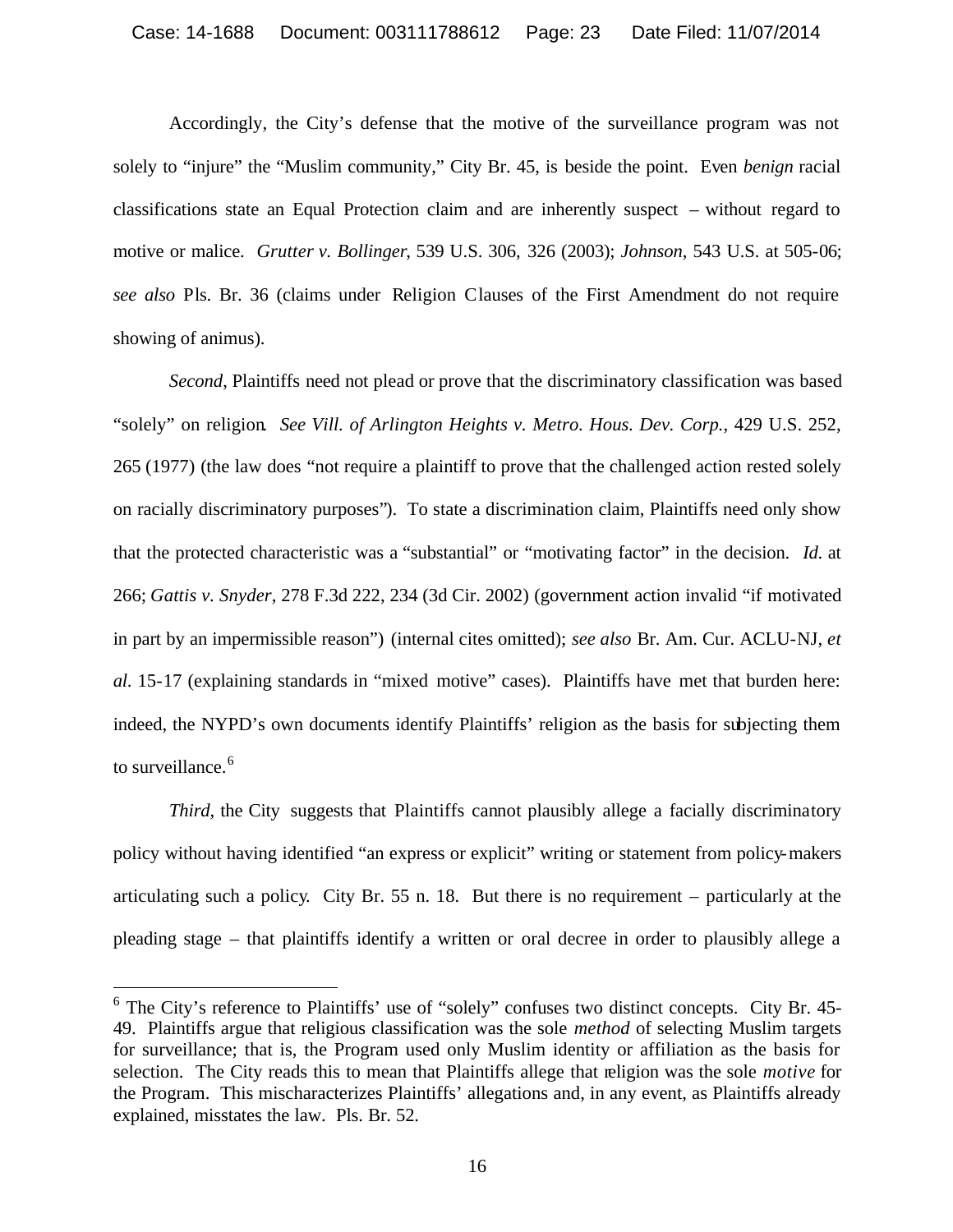"policy or custom" sufficient to trigger liability under *Monell*. Indeed, "it is well-established that a prima facie case of intentional discrimination may be proven … without a 'smoking gun.'" *Pennsylvania v. Flaherty*, 983 F.3d 1267, 1273 (3d Cir. 1993); *see also Matusick v. Erie County Water Authority*, 739 F.3d 51, 73 (2d Cir. 2014) ("the law recognizes that 'smoking gun' evidence of discrimination is rarely available"). Thus, the City ignores well-settled law when it argues the inadequacy of allegations that the Program "*reflects* a policy, custom, usage and/or practice or the NYPD to target the Muslim community for surveillance." City Br. at 55, quoting JA-37, ¶36 (emphasis in City's Brief). For decades, *Monell* has contemplated municipal liability where a city implements a "policy, regulation or decision" even if it is "informally adopted by custom," without an express policy statement. *Beck v. City of Pittsburgh*, 89 F.3d 966, 971 (3d Cir. 1996).

#### **3. Plaintiffs' Allegations Plausibly Support an Inference of an Express City Policy or Custom to Discriminate Against Muslims.**

Plaintiffs allege, based on the NYPD's own documents, that the NYPD videotaped and infiltrated Muslim-owned businesses, organizations, and schools because of their Muslim affiliation; regularly compiled reports on religiously-oriented behavior by Muslims; and monitored the activities of Muslim Student Associations because of their Muslim membership. (JA-40-44 ¶¶45-56). The NYPD undertook this intrusive surveillance without evidence or even suspicion of wrongdoing, and exempted the activities and establishments of non-Muslim people, such as Syrian Jews and Egyptian and Albanian Christians, despite their ties to the NYPD's designated "ancestries of interest."<sup>7</sup> When viewed in the light most favorable to plaintiffs, this

 $7$  The City's position that Plaintiffs' allegations of differential treatment are merely "conclusory," City Br. 57 n.19, is inexplicable given the specific facts pled by Plaintiffs and relies on completely distinguishable cases. *Cnty. Concrete Corp. v. Town of Roxbury*, 442 F.3d 159, 171 (3d Cir. 2006), was dismissed in part because plaintiffs failed to identify or describe in any detail whatsoever others "similarly situated." Here, Plaintiffs alleged – with specific reference to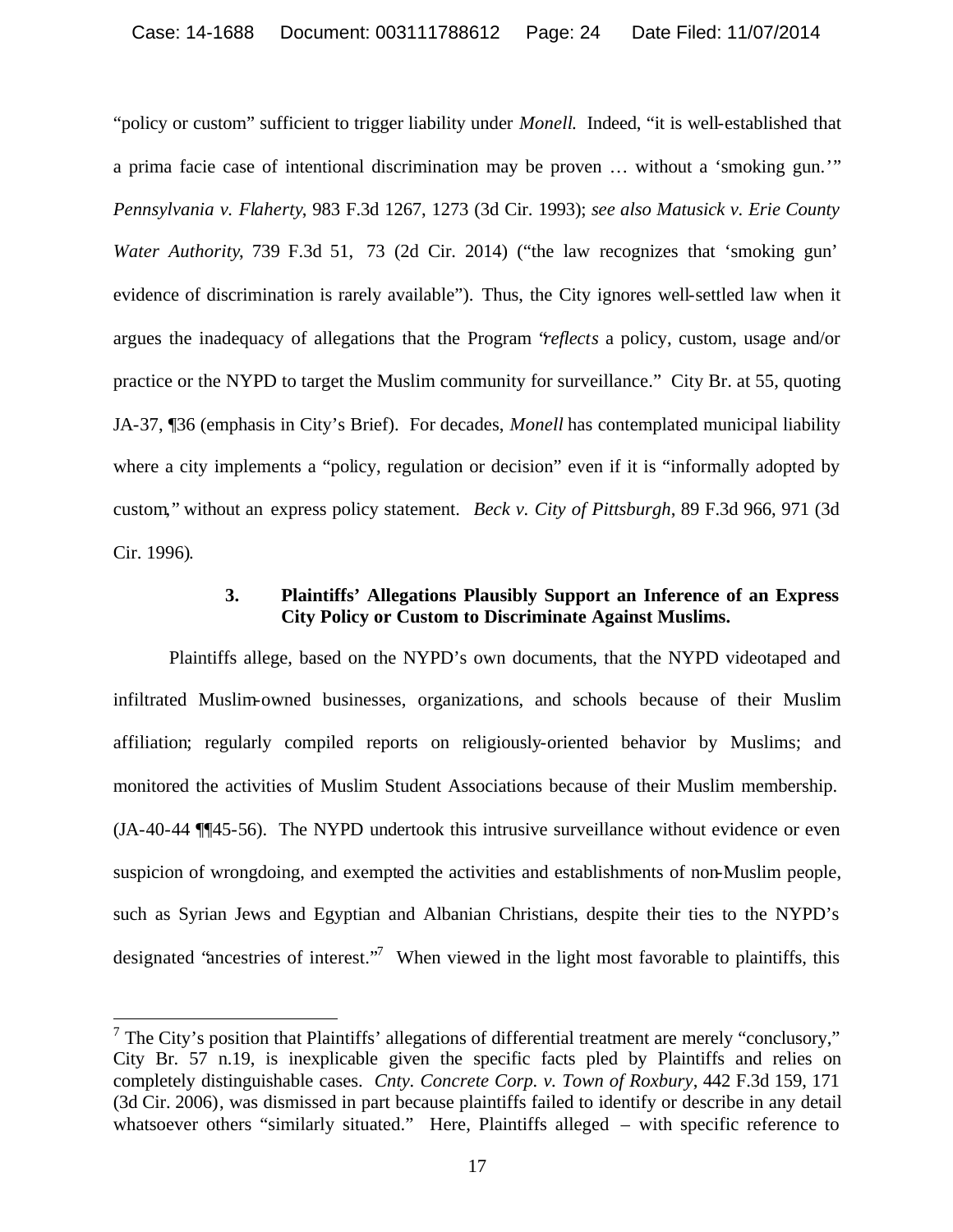undoubtedly permits the court to "draw the reasonable inference," *Fowler v. UMPC Shadyside*, 578 F.3d 203, 210 (3d Cir. 2009), that the City maintains a policy or custom to expressly classify based on religious affiliation. (*See* JA-37-40 ¶¶36-44); Pls. Br. 36-38.

#### **B. The City Ignores the Fundamental Differences Between** *Iqbal* **and This Case.**

The City embraces the district court's faulty reasoning that, because both *Iqbal* and this case arose out of "tensions between security and the treatment of Muslims" after September 11, 2001, the cases ought to be resolved in the same manner. City Br. 45-48. Yet, the City ignores the fundamental distinctions between *Iqbal* and this case. Pls. Br. 40-43. Indeed, beyond its statement of the correct pleading standard, *Iqbal* has no bearing here.

*First*, the City fundamentally misapprehends the distinction between the allegations of discriminatory impact in *Iqbal* and the facially discriminatory policies challenged here. *Iqbal* involved a facially neutral criminal investigation into specific individuals "because of their suspected link" to the 9/11 attacks. *Iqbal*, 556 U.S. at 682. Given this "legitimate policy," a "disparate, incidental impact on Arabs and Muslims" was unsurprising, but also insufficient to state a claim for intentional discrimination under *Bivens*. *Id*. Unlike *Iqbal,* Plaintiffs here challenge a policy that specifically targets Muslims – and only Muslims – without any nexus to a criminal investigation and without a shred of suspicion. *Compare Iqbal*, 556 U.S. at 682 (the "purpose of the policy was to target neither Arabs nor Muslims"). Nothing in the narrow, factspecific findings of *Iqbal* sanctions the facially discriminatory policies the City employs against Muslims here.

religions exempted from the Program – that they were treated differently from members of other faiths. (JA-16-18, ¶¶39, 42-44; JA-22, ¶¶52, 54; JA-24, ¶59).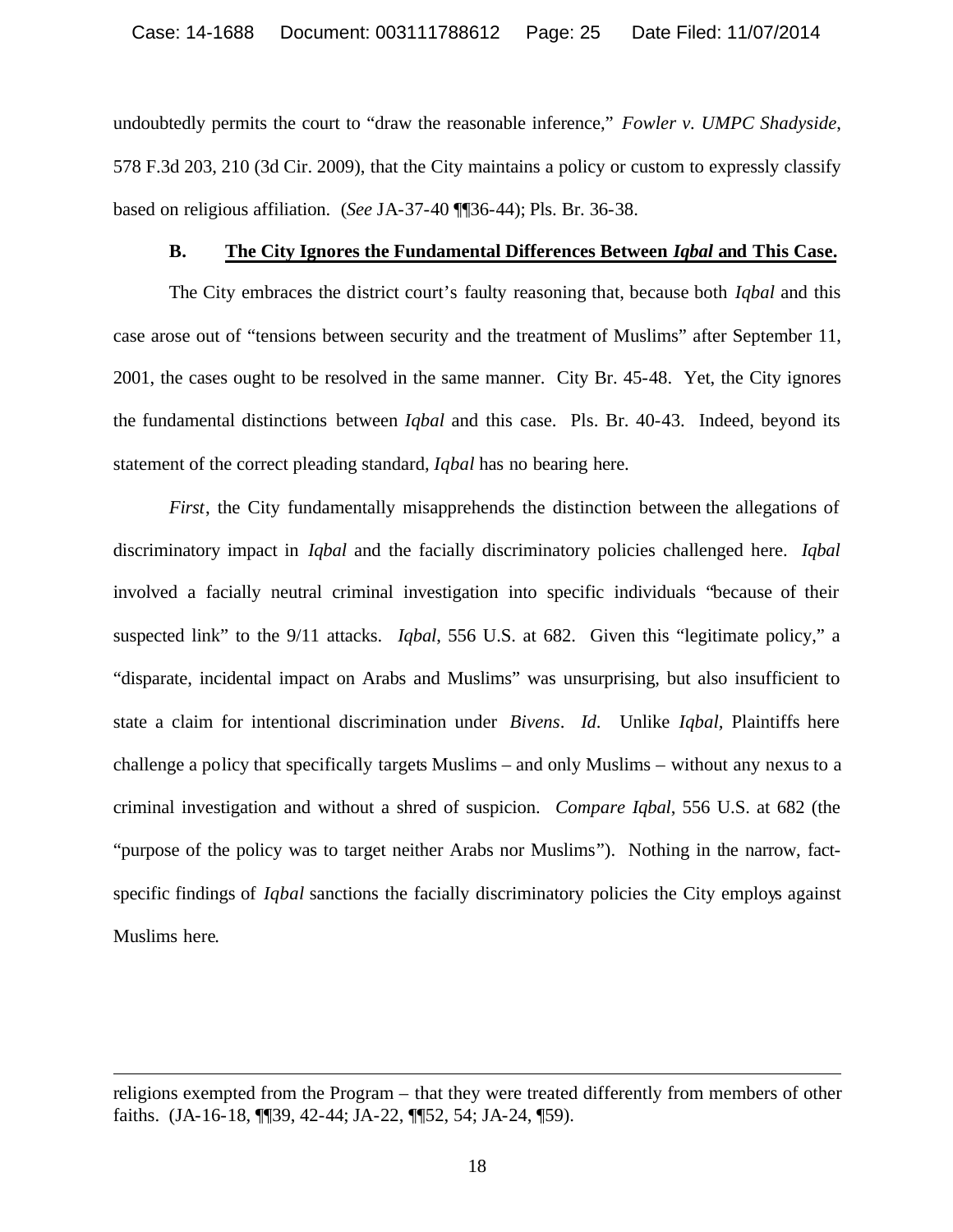*Second*, the City fails to recognize the distinction between individual supervisory liability at issue in *Iqbal* and municipal liability under *Monell*. 8 *See* Pls. Br. 41-42. The claims in *Iqbal* failed because the plaintiff could not offer any non-conclusory allegations plausibly suggesting that the Attorney General and FBI Director personally harbored the "purposeful, invidious discrimination" required to overcome qualified immunity and impose individual liability against them. *Iqbal*, 556 U.S. at 682. Municipalities, by contrast, are not entitled to qualified immunity. *See* Br. Am. Cur. ACLU 20-22. And under *Monell*, plaintiffs can establish municipal liability where injuries are caused by the mere existence of a discriminatory policy or custom – regardless of an individual decision-maker's state of mind. Pls. Br. 41-42.

## **C. The Court Erred By Accepting the City's Untested Explanation for Its Discriminatory Policy at the Pleading Stage.**

Once a plaintiff has plausibly pled an Equal Protection  $\alpha$  religious First Amendment claim – as Plaintiffs have done here – courts adjudicating a motion to dismiss are not permitted to pick and choose among competing explanations in order to decide which is "more likely." Pls. Br. 40; *Iqbal*, 129 S.Ct. at 1949 ("Not every potential lawful explanation for the defendant's conduct renders the plaintiff's theory implausible."). This procedural rule is especially critical in claims that trigger strict scrutiny. Thus, only after discovery can a court undertake the "searching judicial inquiry" that strict scrutiny requires in order to test an asserted justification for a suspect classification. *Richmond v. J.A. Croson*, 488 U.S. 469, 493 (1989). Indeed, the very "purpose of strict scrutiny is to 'smoke out' illegitimate uses of race." *Id*.; *see Fisher*, 133 S.Ct. at 2421 ("Strict scrutiny does not permit a court to accept a [defendant's] assertion that it[].

<sup>8</sup> The City misleadingly suggests that Plaintiffs challenge the application of *Iqbal* and *Twombly* to this case. City Br. 60. Of course, Plaintiffs agree that *Iqbal*'s plausibility standard applies here. *See* Pls. Br. 29, 30, 31, 40 (citing *Iqbal/Twombly* and related Third Circuit precedent). What plaintiffs reject, however, is the application of *Iqbal's* specific holding on individual supervisory liability to its *Monell* claims against the City. On that issue, the City's brief is silent.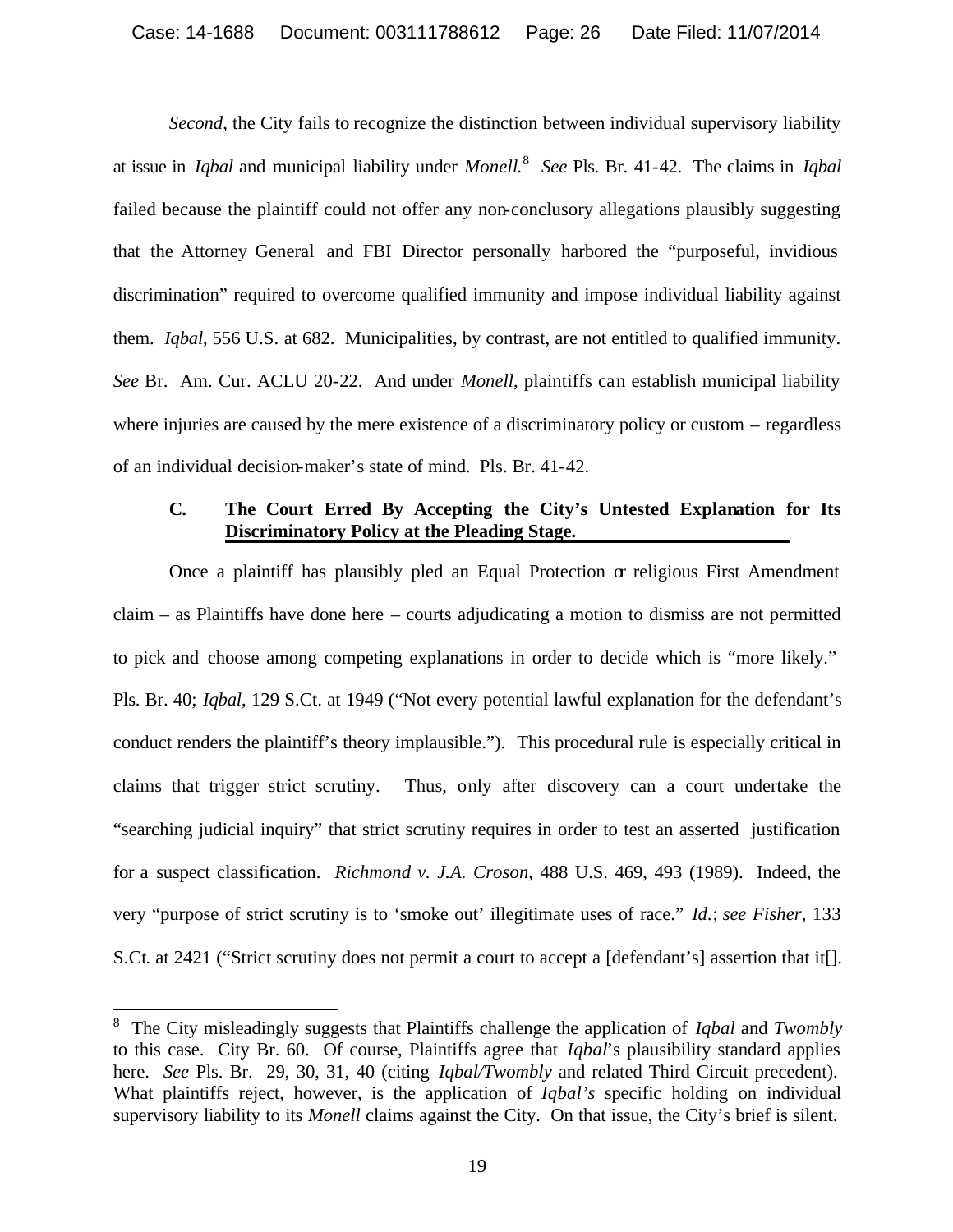. . uses race in a permissible way without a court giving close analysis to the evidence of how the process works in practice.").

The cases upon which the City relies to suggest that this Court may simply accept its public-safety explanation for its discriminatory policing at the pleading stage are inapposite. City Br. 51-52. First, unlike Plaintiffs' claims, the allegations in those cases lacked threshold credibility and specificity. 9 Second, consistent with both *Iqbal* and the other cases the City cites, this Court could only accept an "obvious alternative explanation" that is itself *lawful*. Yet the City's assertion that the NYPD targets Muslims to understand "where an Islamist . . . radicalized to violence might try and conceal himself or attempt to recruit others," City Br. 50, still requires the application of strict scrutiny and, moreover, turns on the invidious stereotype that Muslims have a propensity toward terrorism.<sup>10</sup> Invoking this stereotype does not provide an "alternative" non-discriminatory explanation for the NYPD's conduct; it merely airs the biases that inform the NYPD's unsustainable view that discrimination is justified. Put differently, "[r]ather than being a defense *against* the charge of racial profiling …, this reasoning is a defense *of* racial profiling." *Floyd v. City of N.Y.*, 959 F. Supp. 2d 540, 587 (S.D.N.Y. 2013); *see also* ACLU-NJ Br. 25-28.. Plaintiffs are entitled to proceed with their case to show that under strict scrutiny, the City may

<sup>9</sup> In *George v. Rehiel*, 738 F.3d 562, 577-78, 586 (3d Cir. 2013), a brief detention by TSA/FBI did not state a retaliation claim when the obvious alternative explanation was the plaintiff's possession of flashcards with "bomb," "explosion," and "terrorist" written on them. In *Doe v. Sizewise Rentals*, LLC, 530 F. App'x 171, 174 (3d Cir. 2013), claims for discriminatory discharge were dismissed when the obvious alternative explanation was discharge for cause, including sexual misconduct. In *16630 Southfield Ltd. P'ship v. Flagstar Bank, F.S.B.*, 727 F.3d 502, 505 (6th Cir. 2013), the discrimination claim against a bank was dismissed because there were no facts to overcome the obvious alternative explanation that plaintiff was denied loan restructuring for failing to timely repay preexisting loan, suggesting lack of creditworthiness.

<sup>10</sup> That stereotype is demonstrably false, demeaning and self-perpetuating. *See* Pls. Br. 44, n.8; Br. Am. Cur. Brennan Center for Justice 15-20 (documenting how the NYPD bases its surveillance practice on a "crude and specifically debunked stereotype of Islam"); Br. Am. Cur. AALDEF 23-30 (describing how surveillance program's reliance on stereotype perpetuates discrimination against Muslims).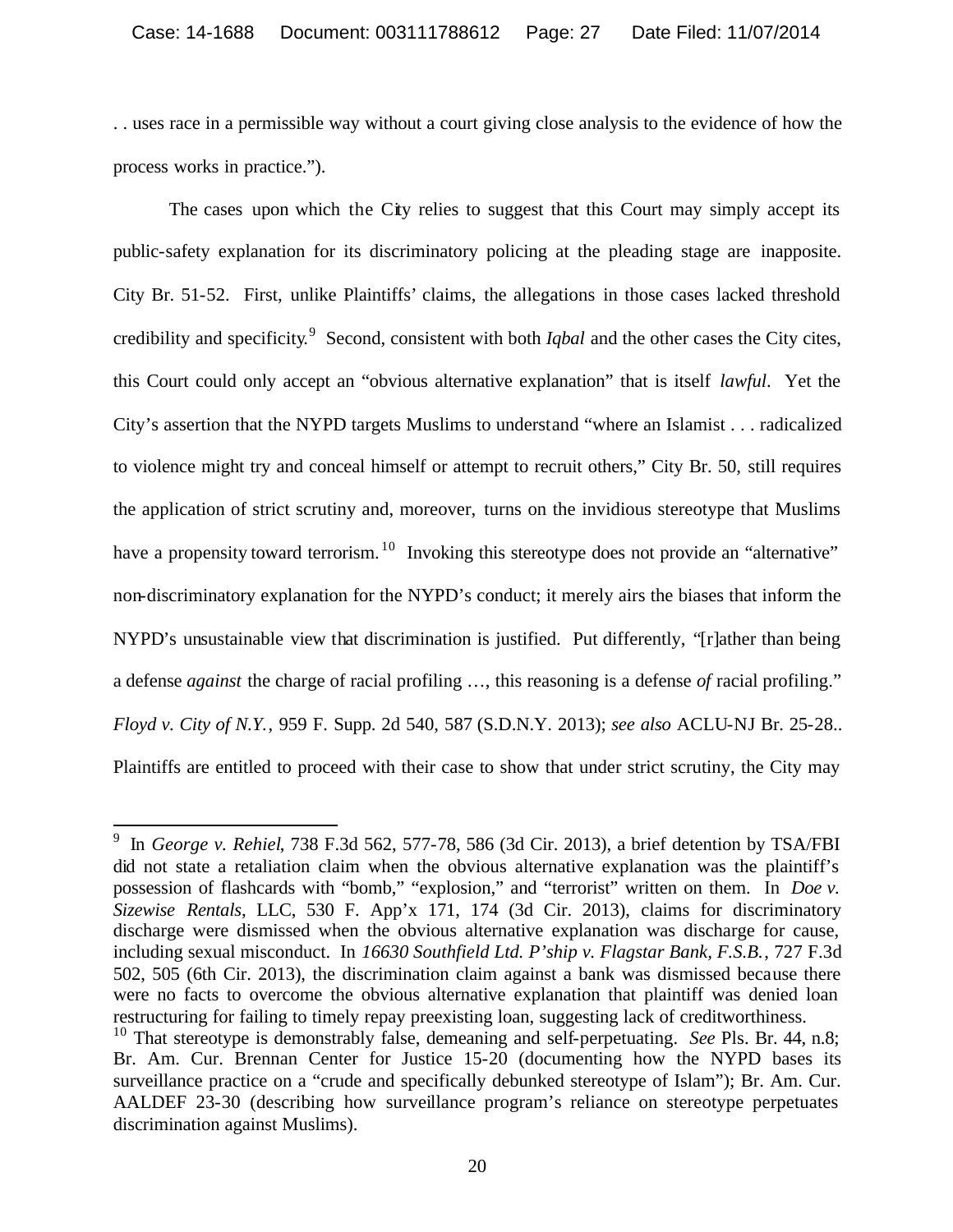no more justify suspicionless targeting of Muslims for terrorism-related surveillance than it may target blacks and Latinos based on *a priori* stereotypes of criminal propensity.

Thus, contrary to the City's suggestion, it is no mere "policy argument," City. Br. 61, to draw this Court's attention to the pronounced risks associated with the district court's failure to intensively scrutinize Executive Branch justifications for discriminatory conduct. *See* Br. Am. Cur. Karen Korematsu, *et al*. The district court's ruling should be reversed not just because it stigmatizes and demeans American Muslims, though it surely does. It should also be reversed because "the principle of racial discrimination in criminal procedure," if left undisturbed by this Court, will "lie[] about like a loaded weapon" threatening the civil rights of all citizens. *See Korematsu v. United States*, 324 U.S. 214, 246 (1945) (Jackson, J., dissenting).

# **CONCLUSION**

For the foregoing reasons, the judgment of the district court should be reversed.

Dated: November 7, 2014 New York, New York

Glenn Katon Farhana Khera Adil Haq MUSLIM ADVOCATES P.O. Box 71080 Oakland, CA 94612

Lawrence S. Lustberg Joseph A. Pace GIBBONS P.C. One Gateway Center Newark, NJ 07102

By: /s/Lawrence S. Lustberg

Baher Azmy Ghita Schwarz Omar Farah CENTER FOR CONSTITUTIONAL RIGHTS 666 Broadway, 7th Floor New York, NY 10012

Attorneys for Plaintiffs-Appellants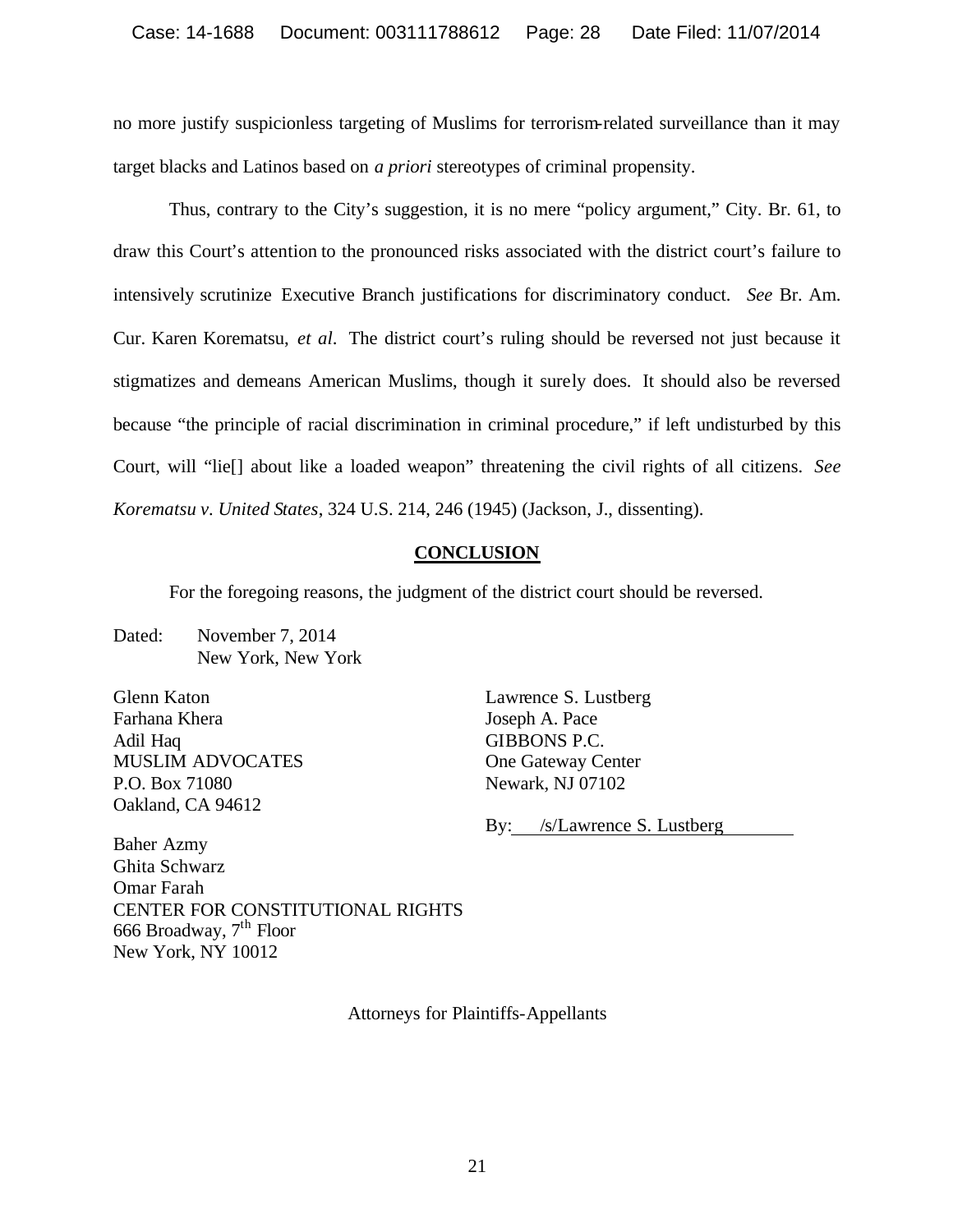## **CERTIFICATE OF BAR MEMBERSHIP**

I hereby certify that I am a member in good standing of the Bar of the Court of Appeals for the Third Circuit.

/s/Lawrence S. Lustberg

Dated: November 7, 2014 New York, New York

# **CERTIFICATION OF IDENTICAL COMPLIANCE OF BRIEFS**

I hereby certify that the text of the electronic and hard copies of this brief are identical.

/s/Lawrence S. Lustberg

Dated: November 7, 2014 New York, New York

# **CERTIFICATION CONCERNING VIRUS CHECK**

I certify that the electronic file of this brief were scanned with Symantec AntiVirus software.

/s/Lawrence S. Lustberg

Dated: November 7, 2014 New York, New York

# **CERTIFICATE OF COMPLIANCE**

I hereby certify that this brief complies with the type-volume limitations of Federal Rule of Appellate Procedure 32(a)(7)(B) because the brief (as indicated by word processing program, Microsoft Word) contains 6,911 words, exclusive of the portions excluded by Rule  $32(a)(7)(B)(iii)$ .

/s/Lawrence S. Lustberg

Dated: November 7, 2014 New York, New York